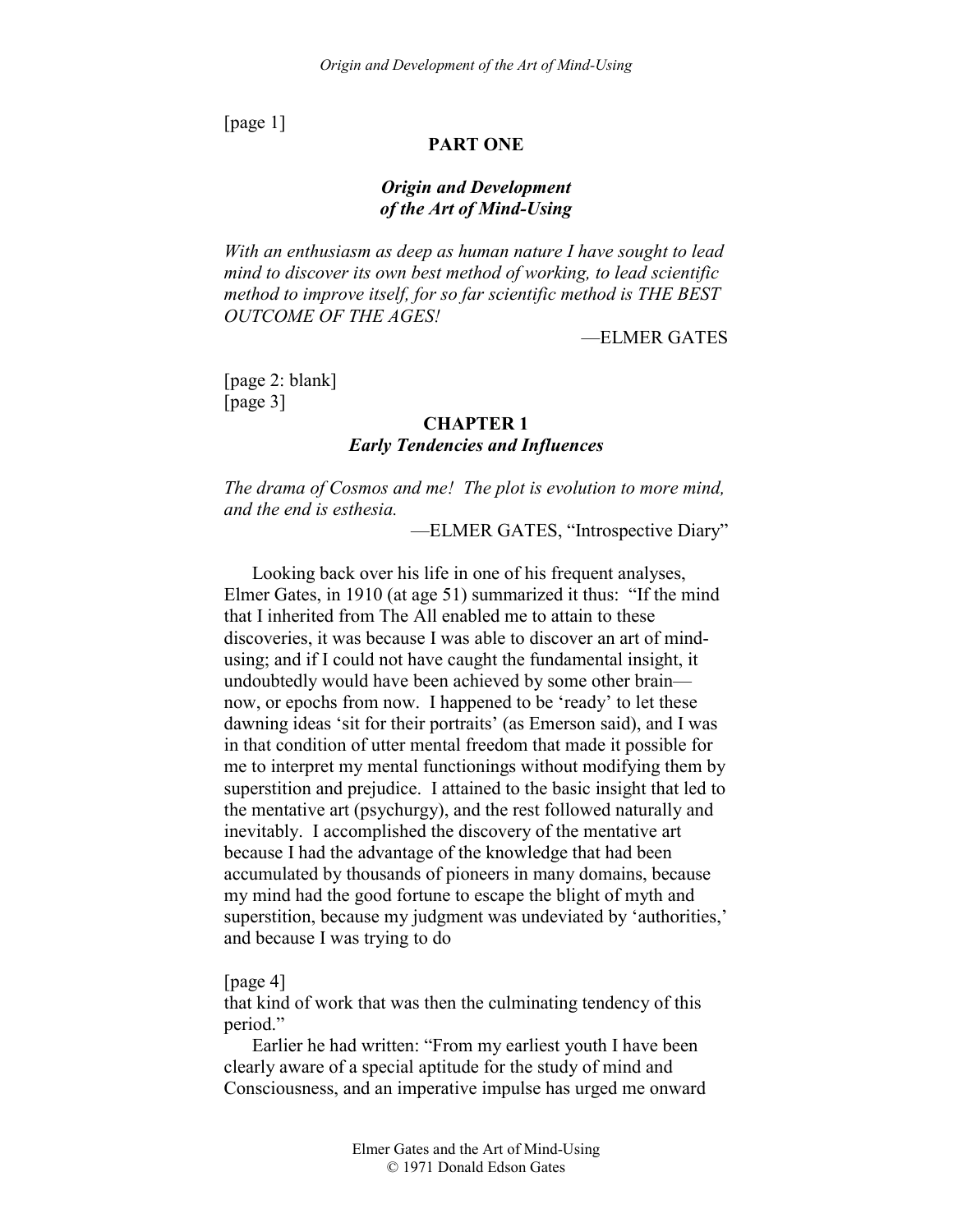from day to day, lured ever by the sweet anticipation of further discoveries that would reveal more of that wonder of wonders *Consciousness* and the human mind. But there has been ever present another factor that has imperiously controlled the whole course of my life: an overwhelming conviction that it was my imperative duty and privilege to carry on this mission as a *World Work* rather than as an individual career, and almost regardless of the interests of a career. This feeling, this decree of my whole nature was so urgent that no other interests or influences were ever able to modify it." (Elmer Gates used the word *consciousness* with two distinct meanings: with a small c it meant a conscious state; with a capital C it meant the more fundamental Consciousness underlying a conscious state.)

There is no better example than Elmer Gates to show, from his own observation, "that a man to the extent that he is predilectively awake and aware is something more than an individual force; he is also and more largely a product of the total progress of the world in which he is an integral part." In his life especially, the urge to progress was not wholly of an intellectually definable nature but also largely came out of the mind's subconsciousness as strong impulses to do or not to do, and as in-sights into the nature of things that evolved themselves out of the general fund of conscious and subconscious functionings. Out of them came growing conscious purposes that were "resolute in getting certain things done and later on found themselves justified when they were at last accomplished."

Elmer Gates had strong hereditary tendencies to good health, long life, patient industry, and scientific pursuits. His ancestors (Swiss, German, Dutch, English) for a least six generations were of long life, with large and strong bodies, fair skin and chestnutbrown hair. They were moderately well educated, of

### [page 5]

considerable mechanical ability, influential in their spheres, exceedingly active, of good musical ability, extremely practical and honest, and without any record of crime, vice, drunkenness, deformity, or chronic disease.

Six generations before, a Swiss professor, the earliest ancestor of record, had gone from Berne to Berlin to teach mathematics and to preach. There he married an intellectual German girl. Their eldest son married a Holland Dutch girl; and their eldest son married an English girl and emigrated to the United States with a number of other people to escape religious persecution. Most of them settled in Pennsylvania at the beginning of the eighteenth century with the Pennsylvania Dutch; and a few, among them his ancestors, settled in Virginia. The next generation went to Ohio,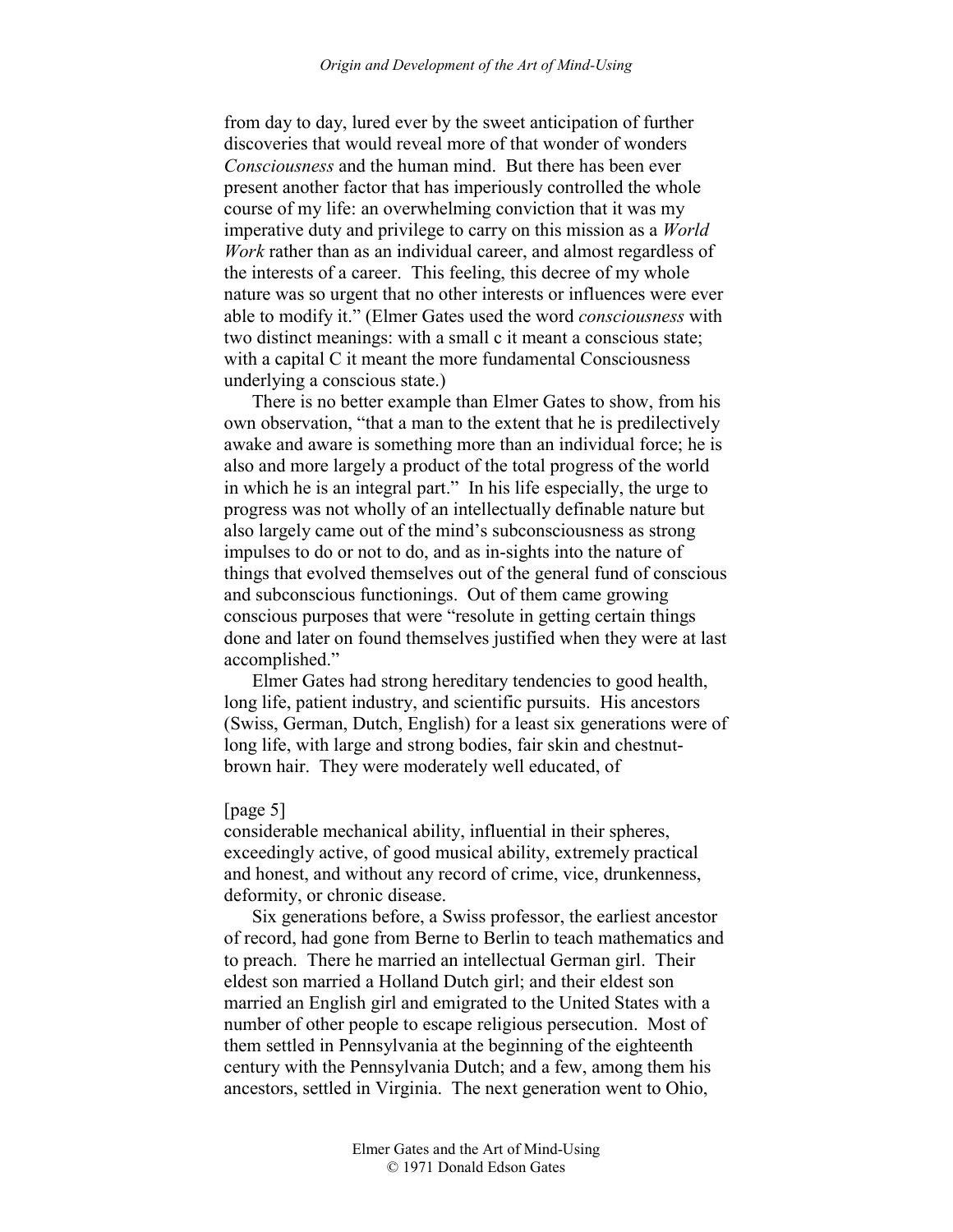where Elmer was born on May 6, 1859, of the fourth generation in America. On both paternal and maternal lines of descent his ancestors were Protestant religious teachers, who at some trade or profession or agriculture made their own comfortable livelihood, always refusing pay for preaching.

His father, Jacob Goetz (the way the family name was spelled then), in addition to operating his farm, was a schoolteacher, an architect, a millwright, a manufacturer of agricultural machinery, a Baptist preacher, a good writer for religious journals, a fairly good mathematician, and an omnivorous reader of historical, religious, and philosophical books.

His excessively tenderhearted and highly conscientious mother, Phebe (daughter of J. Diederich, an architect), was deeply religious, fairly well educated and well read, and lovingly unselfish to an almost incredible degree. To the simplicity, health, normality, happy dispositions, integrity, and intense moral and ethical and religious nature of his parents, Elmer Gates credited his first and best start.

Fortunately, we can follow his account of his original points of view and those psychological events, which led his mind to evolve the art of getting more mind, and of using it more efficiently. He was born with such predilections and into such

#### [page 6]

surroundings and influences that very early in life he was able to take the first steps into his new and interesting line of research in the study of mind and mental methods, which with unswerving devotion became his consecrated lifework. His preponderant predilection for the natural sciences led him, while quite young, into an eager and earnest study of their elements, and into a study of his own mind, which he instinctively regarded as part of nature. He studied not mainly from books but from nature. He studied objectively by direct observation and experiment (as in botany, geology, chemistry, physics, and astronomy), and subjectively by paying systematic attention to the workings of his mind (its mental states and processes), which were not less interesting than the most wonderful phenomena of objective nature. It never occurred to him to regard them as other than natural phenomena. More interesting than mixing chemicals, classifying crystals or working in electricity, the mental phenomena had a greater degree of reality to him (as mental states with actual qualities and durations and interactions and sequences, and as spontaneous and willed processes of states) than they had to anyone he knew. A mental state rising into his consciousness and culminating and changing into another state and disappearing was to him as much of an objective event taking place in nature as the fall of a meteorite or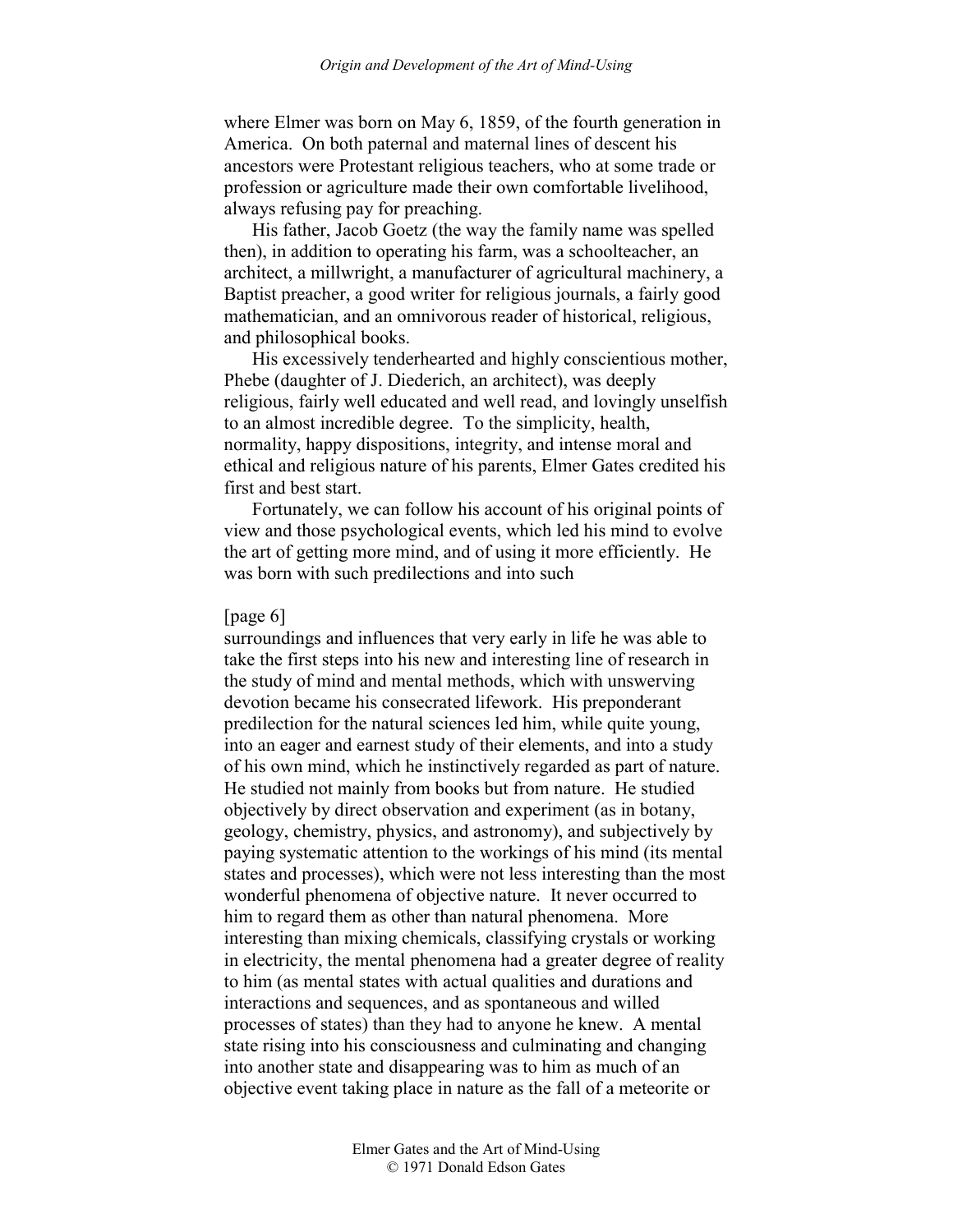the sprouting of a seed. Accordingly the "subjective" laboratory inside his own mind was a far more wonderful place than any external laboratory could possibly be.

His first objective laboratory was in a corner of an old fashioned rail fence, the corner roofed over and the sides boarded in, and inside a blacksmith's anvil and furnace and tools, and a shelf for chemicals and apparatus. Unfortunately, a photograph of it, as well as one of his parents and himself as a boy, were stolen. Great was his pleasure when he did something new, or "fixed" something for someone.

The interest that most children find in story books, he found in getting knowledge and in making things. The objects in his "museum" took the place of toys; experiments in his "laboratory"

#### [page 7]

took the place of games. He did not like a story unless it was true; fairy tales did not interest him. His juvenile laboratory, as small and incomplete as can be imagined, was to him "the holy shrine wherein by experiment the Oracle was consulted at all hours, day or night, and the universe was the Sacred Temple where Nature (including Mind and Consciousness as the most important part) was worshipped, accepting the sciences and arts as a 'Bible' that is being constantly revealed by mentation." Such was increasingly his outlook from his twelfth to his twentieth year.

By a fortunate combination of the religious beliefs of his parents and governess and early teachers, he heard but few of the superstitions and fairy stories and mythologies that are usually "fed to unsuspecting childhood," and consequently by training as well as by nature his mental attitude was such that the extravagant impossibilities of these myths and fables were of no interest. Thus the plain facts of the sciences and the ordinary phenomena of consciousness were not insipid, but on the contrary held his attention with an almost breathless and unflagging interest. So also, despite a natural longing for the symmetrical completeness and seeming finality of philosophy, he was led by predilection and circumstance into the more wonderful possibilities and realities of scientific knowledge rather than into the uncertain and evershifting regions of speculation.

His first teachers were his parents, and also that remarkable and well-educated woman, Virginia, of whom he said the highest praise seemed inadequate (never mentioning any but her given name). She made her home with his parents and acted as a sort of companion and teacher, and with his other early teachers and tutors took great care to teach him the elements of the sciences by firsthand observation and experiment. His school life was in his home much more than in the public schools. This home amid the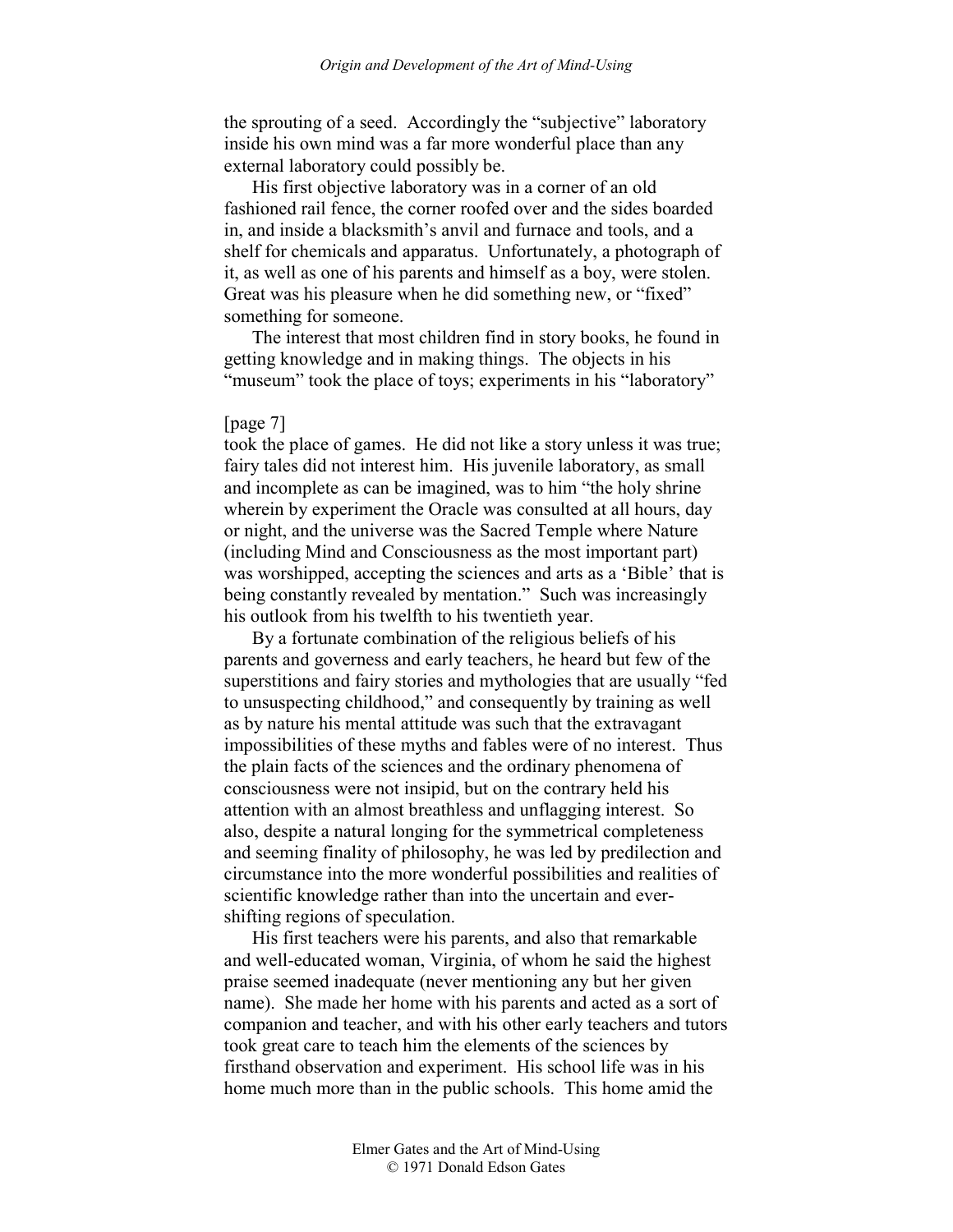serene surroundings of a farm in Ohio, unusually isolated for being near a city such as Dayton (not large then), was to him "replete with the animated quiet of the woods."

### [page 8]

His father and mother taught him the earliest rudiments of an education: reading, writing, arithmetic, German and English, the use of tools in his father's several workshops (carpenter's and cabinetmaker's tools, general machine-shop and machine tools, agricultural implements, clock maker's tools, soldering and brazing outfits, jeweler's tools, and so on). They taught him as systematically as if they were running a school for his sole benefit; and this instruction was kept up even while he was going to high school.

The governess Virginia, who had been educated for teaching school, assisted in this instruction, taking more and more of it in her charge as he grew older. She nurtured his love for the natural and encouraged his inherited aspirations toward a moral and religious life. His isolation from social distractions, and the sincerity of his early teachers, had much to do with the natural development of his early tendencies. By tendencies he meant predilections and mental abilities; and by influences, whatsoever promoted or hindered them.

The instructions given by these teachers from his fourth to his fourteenth year, the four years in high school, the three years in teachers normal school, and short elective courses in several colleges constituted his early education up to his twenty-fourth year. During all that time, however, he had a much more extensive, thorough, and practical education from private tutors and experiments in his laboratories than from any formal schooling.

The educational systems and curriculums of that time left their graduates, even those who had undertaken to perfect themselves in some specialty, in a deplorably impractical state; and so "woefully weighted down with undue respect for authorities and so misled by unproved theories and hypotheses that when they attempted to enter the practical work of their vocation they had to commence at the beginning with practical men and learn their trade or profession from the bottom up, where they should have started." This had a pronounced effect on the general policy and plan of Elmer Gates' life, because it was

### [page 9]

depressingly evident that the established courses of college instruction were not adapted for the kind of training he needed.. He was determined that those instincts, predilections, and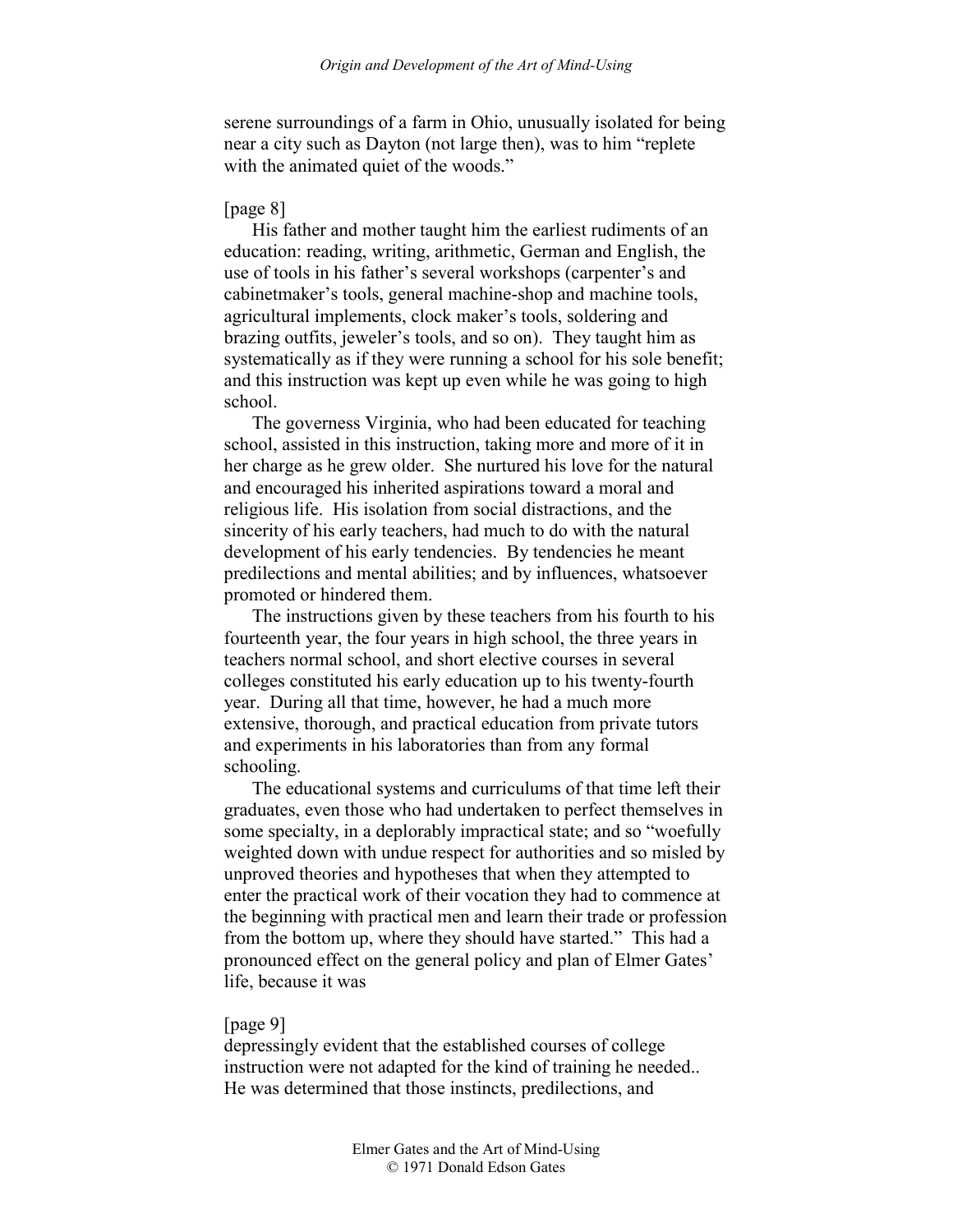impulsions of his mind that tended toward new routes of observation and introspection and original lines of thought and discovery should not be limited or distorted or diverted from their natural course by any attempt to make his mental methods and capacities conform to time-honored academic patterns. If by reason of any degree of variation from the average mind his own had developed and started in new directions, he did not want it turned back into the old ruts by crowding it through the established and narrow school curriculums. In this work of self-education he sought the advice of educators and technical specialists and books, noting everything that would fit him for his work; and every day he also carried on his experimental research into the mind and consciousness.

After this unusual education he more definitely and intensively specialized in his own laboratories than he could have done in any college, for there was not a university in the world that had facilities or teachers for training in the lines into which he had entered. Wilhelm Wundt, the father of experimental psychology, established the first psychological laboratory in Germany in 1879. G. Stanley Hall, a student of Wundt's, established the first one in an American college, at Johns Hopkins in 1883. J. McKeen Cattell became the first professor to occupy a chair of psychology exclusively, at the University of Pennsylvania in 1888, where a laboratory was also established. William James became a professor of psychology in 1889, publishing his Principles in 1890. Munsterberg started at Harvard in 1889. Elmer Gates had been at work in his own and different way since 1872, at age thirteen. At various times and for a number of special researches he had in his private laboratories specialists from whom he learned the particular knowledge and skills in various technical arts and techniques in physics, physiology, psychology, chemistry, microscopy, bacteriology, and other fields in preparation for his serious work.

### [page 10]

Childhood was for him "a holy, although a somewhat lonely period," profoundly influenced by the love and unselfishness of his mother and by the sternness and practicality of his father; and especially by his father's workshop, always so well filled with the machinery and tools of half a dozen trades; and by the womanliness of his high-minded governess-teacher. Deep also was the influence of the books of several fairly good libraries, and finally of his solitary wanderings in the woods about his childhood home. "Those woods! with their ponds and creeks and rivers and shaded hills and early bloodroot and ginseng," he wrote later with tenderness, "childhood's familiar haunts where nature first took me into her confidence and when I first gave her my trust."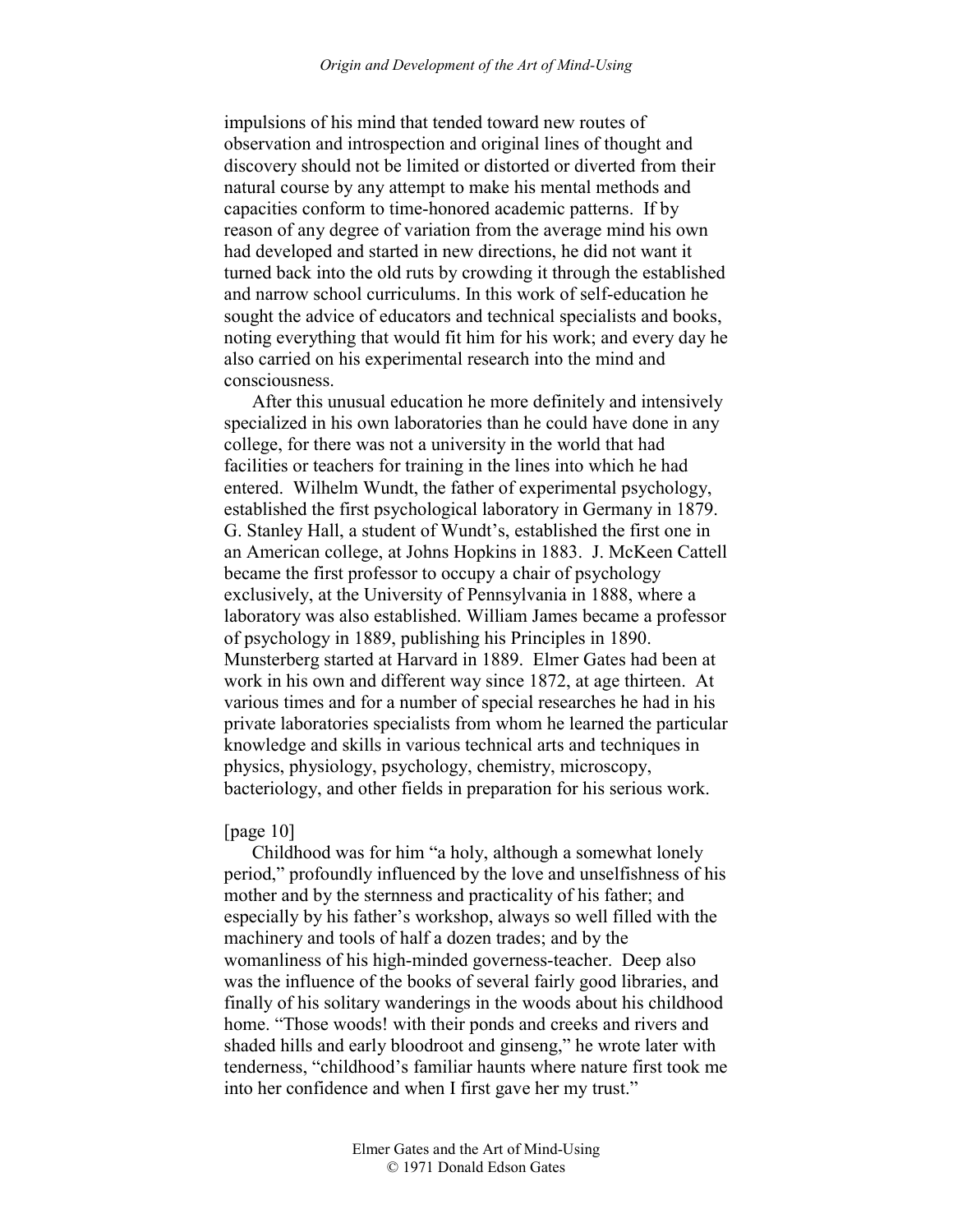"The mind of youth, unhampered by outward concerns, is exceedingly plastic and impressionable," he wrote; "comparatively trivial incidents of but a few hours duration are long afterwards remembered as events which seem to have covered months or years." However, as corroborated by letters and diary notes, owing to a deep-seated prejudice against authorities of all kinds and a deep-seated instinct, he insisted on being taught from nature rather than from books, and this so agreed with the judgment of his governess-teacher Virginia that she enthusiastically adopted that pedagogic principle. His description of this enviable method follows.

It was his intense wish to have his teachers follow the bent of his mind's tastes and insights rather than of their own. So definite and dominant was this trait that he invariably refused or failed to follow lessons otherwise forced upon him. His mind would rebel from a lesson it did not want at the time, just as surely as his appetite would rebel from food it did not want. Later in life he felt sure that this strong trait saved him from having all that was most original in his mind squeezed into the narrow and distorting mold of some ordinary creed or curriculum. It was his desire—and his teachers carried it out-that whenever in the course of daily life his attention was attracted

### [page 11]

to, and absorbed in, any object or event, he was then and there to have a lesson upon that subject.

Was it an insect that attracted his attention? Then he was forthwith to be shown that it had veins, ribs, or nerves in its wings; while this other insect (conveniently produced from some pigeonhole or box) had its gauzelike wings folded up and concealed beneath an outer covering of heavier and stronger sheath-like wings. And while his attention was still vivid, it was proper thing to be informed that the "nerve-winged" insects are called *Neuroptera* (from *neuro*n, "nerve," and *ptero*n, "wing"), while the "sheath-winged" insects were named *Coleoptera* (from *koleo*s, "sheath"), and so on. As soon as his interest began to lag he was to be allowed the completest freedom to study whatever else might attract his attention, and when the same day or the next he again became interested in insects, he was to resume his lesson in entomology just where he had left off. In this way classific systems developed out of a seemingly chaotic mixture of subjects. He was led to know the things before learning their classification!

If a flowering plant became the object of his attention, he was for contrast to be shown a fern, fungus, equisetum, or other flowerless plant, and be shown and told that there are two great divisions of plants: *Phanerogami*a, or flowering plants, and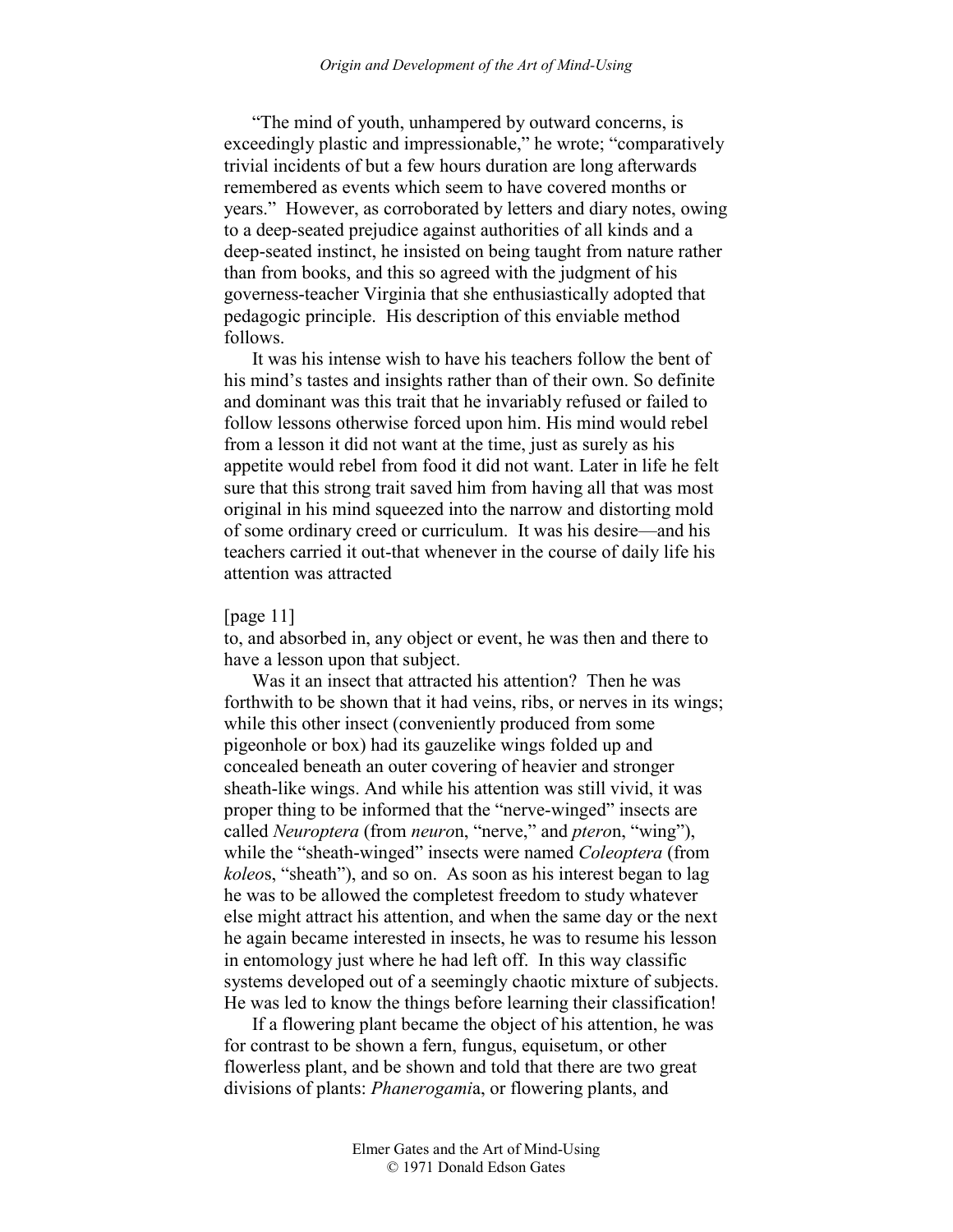*Cryptogami*a, or flowerless plants; and to discover further examples of each class was at once the purpose of a series of rambles through fields, swamps, and woods. The samples thus collected were kept for a time in an improvised herbarium. If a cat was found nursing her kittens, he was to make a list of Mammalia; and he was thus led to discover that some animals, like birds and fishes, do not suckle their young; but that however different in this respect, they are nevertheless alike in certain other respects, for instance they have backbones, or vertebral columns. He was then to make a list of *Vertebrata*, or backboned animals, which would at once bring up the question of *Invertebrata*, or backboneless animals. A rusty-bladed knife would

### [page 12]

give his teacher a chance to explain how rust is formed; that is, if his interest had naturally led him to inquire about it. The teacher's pedagogical method and subject matter, he insisted and his teacher insisted, should grow out of his love for the subject; and out of the teacher's full knowledge would come just as much instruction as his mind then needed, and ("How honest and splendid of her!" he exclaimed) when her knowledge of any subject was deficient, she would call to her assistance some professor or doctor or mineralogist or chemist or physicist whom she knew-and she seemed to know everybody. This natural method of pedagogy that they formulated was an important factor in preserving his originality, for thereby his mind was permitted to follow with spontaneous attention its Path of Interest while being guided by one who knew and loved and felt that subject. What more favorable circumstances could have existed?

Experimental researches in the sciences so constantly engaged Elmer's attention that from his eighth to his sixteenth year and onward he scarcely took time enough from thought and work to eat and sleep. So deeply was he interested in his subjects that the usual games and plays of childhood held almost no attraction. It was a fascinating conception and play that he had two laboratories—one outside his mind, filled with physical apparatus and in which experiments were carried on with the outside world, and the other inside his mind, filled with conscious states and mental processes and in which experiments were made with the subjective world. In the former, objects and physical forces would be made to interact and the results noted, while in the latter, conscious states and mental processes would be made to interact and the results noted. Thus by a fortunate combination of circumstances he found himself very early in life engaged in an experimental study of the functional activities and states of the "world within" in connection with that kind of constant reference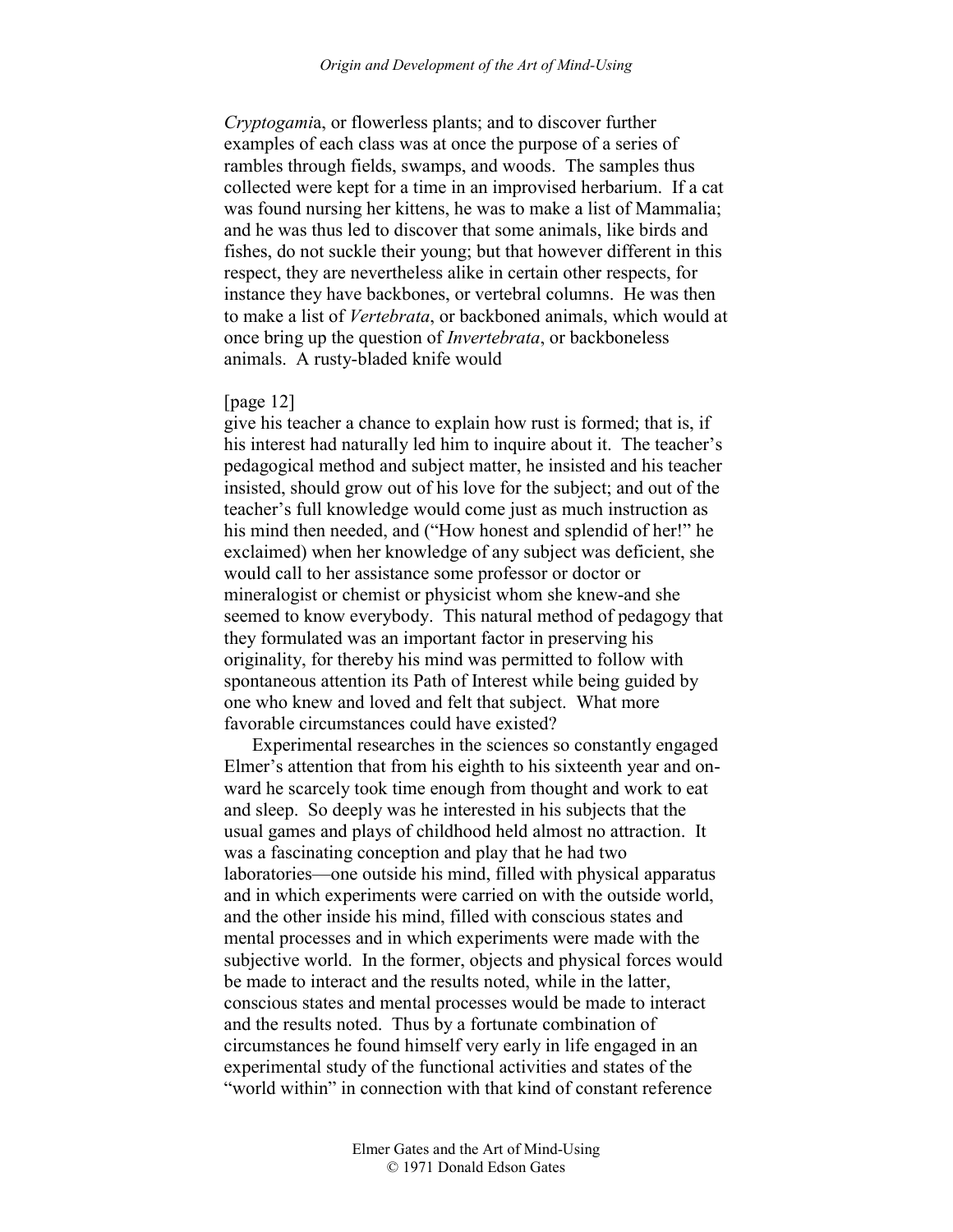to the "world without" that led step by step into productive new methods and techniques of psychological research.

In addition to this unusual education, another influence was

### [page 13]

an inherited deep religious feeling, "as distinct as is the appreciation of the beautiful in the fine arts." As introspected in his mind, this religious feeling was due to his "attitude to the Whole, the Cosmos, towards the Known and Unknown or imagined powers of The Beginningless. Morality is what one does for his own welfare—a phase of the instinct of self-preservation; and ethics is what one does for contributing to the welfare of others. Historically these introspectively distinct feelings and motives became mixed with distorting beliefs and myths, and when the universe itself is regarded as a Great Spirit of the anthropomorphic variety, the purity of the religious feeling is affected."

When Elmer Gates found himself in doubt as to what constituted the moral and ethical right and wrong of any course of conduct, he would instinctively go off alone (perhaps at night on a hill in the woods) and get quiet and think and meditate over the question of "conscience" and the "Light Within" (which was the conviction of Virginia, she being a disciple of George Fox and Elias Hicks). She once said: "You do not think it over when you go off alone, you feel it through, as the Light Within shines on it"; and this was the main religious teaching of his early life. When he did anything that she thought should not have been done, she would ask him to wait until he felt like being alone and then think it over after the excitement of the incident had worn off. When he had decided which part was right or wrong, he was to come tell her truthfully what his judgment had been; and with a deep practical wisdom she laid stress upon the ability to treat it as a problem to be solved, to detect what was right and wrong--and she never scolded or punished him for the wrong or rewarded him for the right. It was deemed sufficient to be able to detect and acknowledge the results of the moral and ethical self-examination; the rest of the obligation was regarded as his affair. If he was willing to do what he regarded as wrong or neglect what he regarded as right, it was no longer her responsibility. During all the earlier years of this training, which she regarded as religious, it was expected

# [page 14]

that he would really try to "follow the Light Within." Without being able to distinguish between it and his natural moral and ethical judgments based on knowledge and feelings, this was carried out fairly well in his daily conduct. But there soon came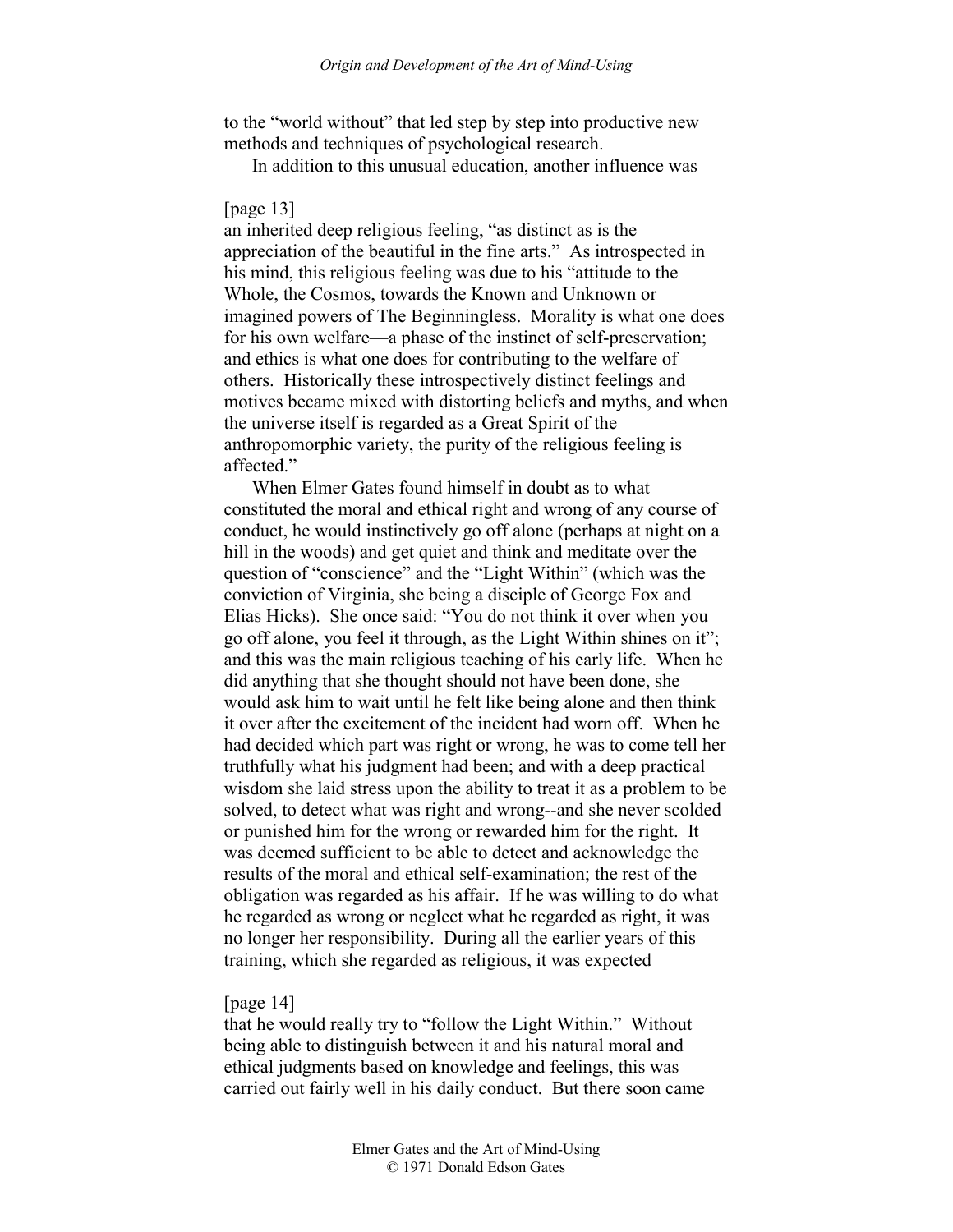matters of conduct upon which he had no knowledge or feelings for guidance and to which Virginia always sought "religious sanctions" (which she regarded as the Light Within and which to her meant conscience). This attempt to judge the difference between the Light Within and conscience and his natural disapprovals and approvals based on knowledge and feelings forced him into an introspective tendency and gave much practice in introspection.

That this practice did not lead him "into the barren deserts of purposeless meditations, useless broodings, and mysticism without a clue to its meanings" was due to the dominant scientific bent of his mind. His daily studies, and even his childhood plays, were so planned as to be somewhat of a systematic series of scientific observations of the phenomena of objective nature that gave a counterbalancing guidance; and as he regarded his mind as part of nature he naturally applied scientific methods to it. The special teachings of the different religious systems with which he came in contact were such as to render him critically skeptical of their special doctrines, dogmas, and creeds, but the profoundly religious nature acquired by inheritance and training kept him ever in a respectful and seeking attitude toward the fundamental aspirations and meanings of the religious instinct. In the light of his early and late researches he came to regard religion as one of the great natural modes of human development. He could discriminate in his mind between inherited racial religious instincts, often waning survivals (in evolutionary language), and a modern and scientifically based "insightive" feeling; and he found that just as the feeling for the beautiful is identified with all knowledge and nature and action, so is the religious feeling (when the mind is undungeoned and free), and thereby morals and ethics also become religious. After canceling the unscientific and unmoral and unethical teachings

#### $[page 15]$

and practices of the various religions, there remains as a deep background, he found, a real religious instinct and mode of mentation.

An insatiable desire to know, always a deep influence in his life, was much intensified by these introspective experiences. This desire suddenly became still more intensified by a desire for true knowledge, however little it might be. He wanted to know; it did not matter what, provided he could know it to be absolutely true. Next, the question became how to tell the true knowledge from the false knowledge, the proved from the unproved—because any portion of the unproved might be false. Entirely apart from the utility of knowledge, he was animated by an overwhelming passion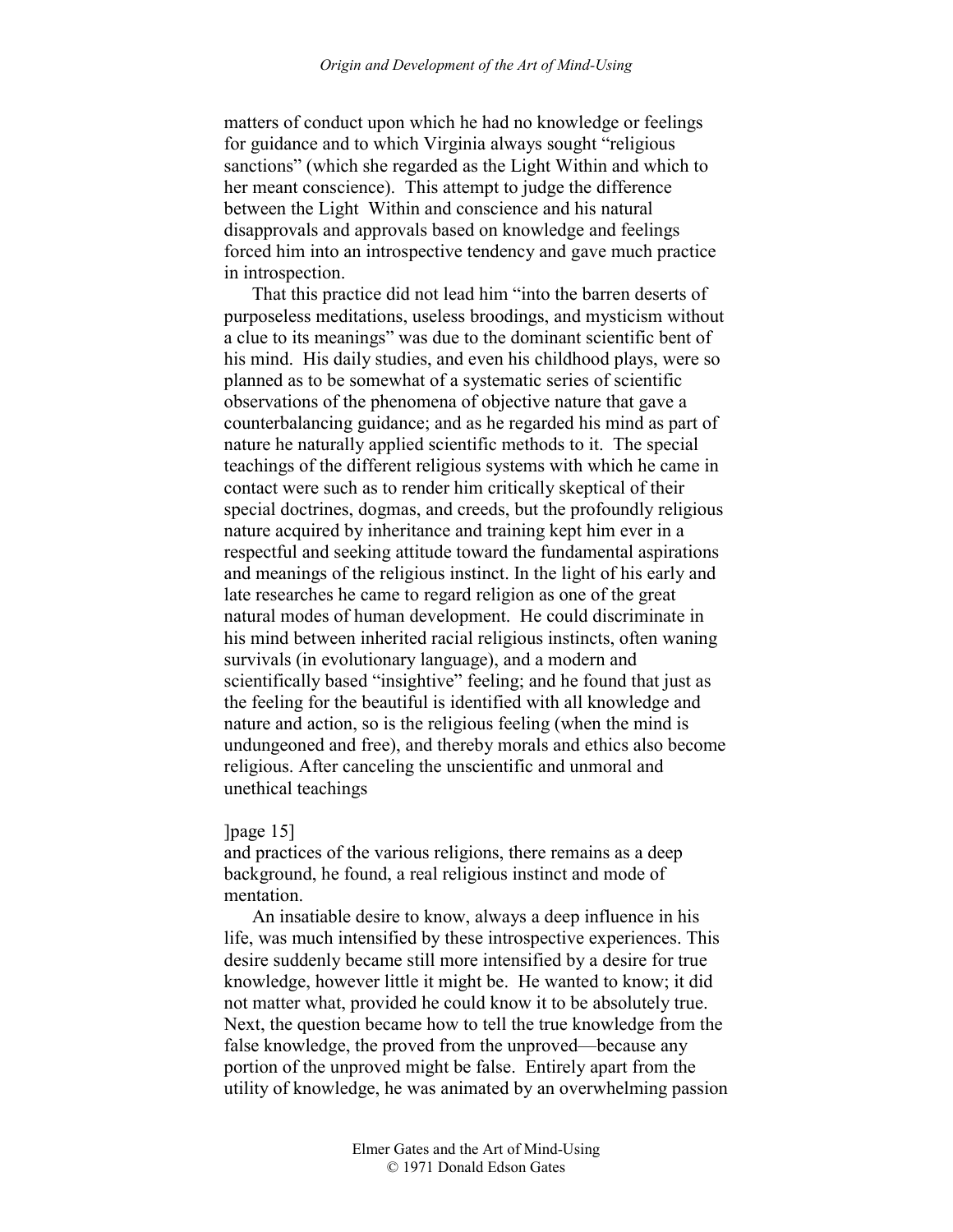for knowledge for its own sake, provided he knew "for sure and certain and without doubt" that it was true.

 "I want to know," he said to his mathematics tutor, "just what an absolutely known truth looks like. I want to know a group of facts, however few, with absolute certainty, which no beliefs or statements can contradict. With that iconoclastic club, I could demolish all idols and doctrines and beliefs and speculations that are not true; and with the method by which the mind can discover such absolute truth, however little, I will have the Key to unlock the Yet Unknown."

"You are audaciously ambitious," replied Professor Jordan.

"Yes," Elmer continued, "but it is not merely I, it is the very nature of mind that speaks and seeks these results."

He was filled with an unappeasable desire and craving for knowledge about the mind, with an ineffable desire to "rise upon the stepping stones of ordinary knowledge" and by introspective study of his mind, to a point of view "where some of the undiscovered secrets of the universe might be revealed, and something of the Eternal Mystery made plain." He hoped that through some mind, perhaps his own, a wholly new domain of experience might be attained. Whether he could reasonably hope to achieve such a result did not matter; the aspiration was a powerful influence in his life.

This desire for some method of sifting the proved from the

[page 16]

vast mass of the unproved (which later led over the bridge of introspection into the new domains of validation) was intensified by the "chaos of contradictory beliefs in which the human mind finds itself beclouded and oppressed." The differences in belief entertained by the best people he knew produced in him a degree of surprise and consternation that was one of the directive influences of his early life. These persons were equally sincere and intelligent and honest, yet it would have been impossible to construct out of the imagination differences of opinion more widely divergent than were their convictions on political, religious, and philosophical subjects. Moreover, their beliefs were tenaciously espoused and argued with violent antagonisms and personal animosities. The meaning of birth and death and the issues of eternity were supposed to depend on certain arbitrary beliefs. Yet earnest and sincere persons were at the widest possible variance regarding questions of which many could have been settled on the basis of actual facts. Against any one religious belief or philosophical system that might be selected, all the others, Elmer felt, would be arrayed as if in deadly combat to prove it wrong.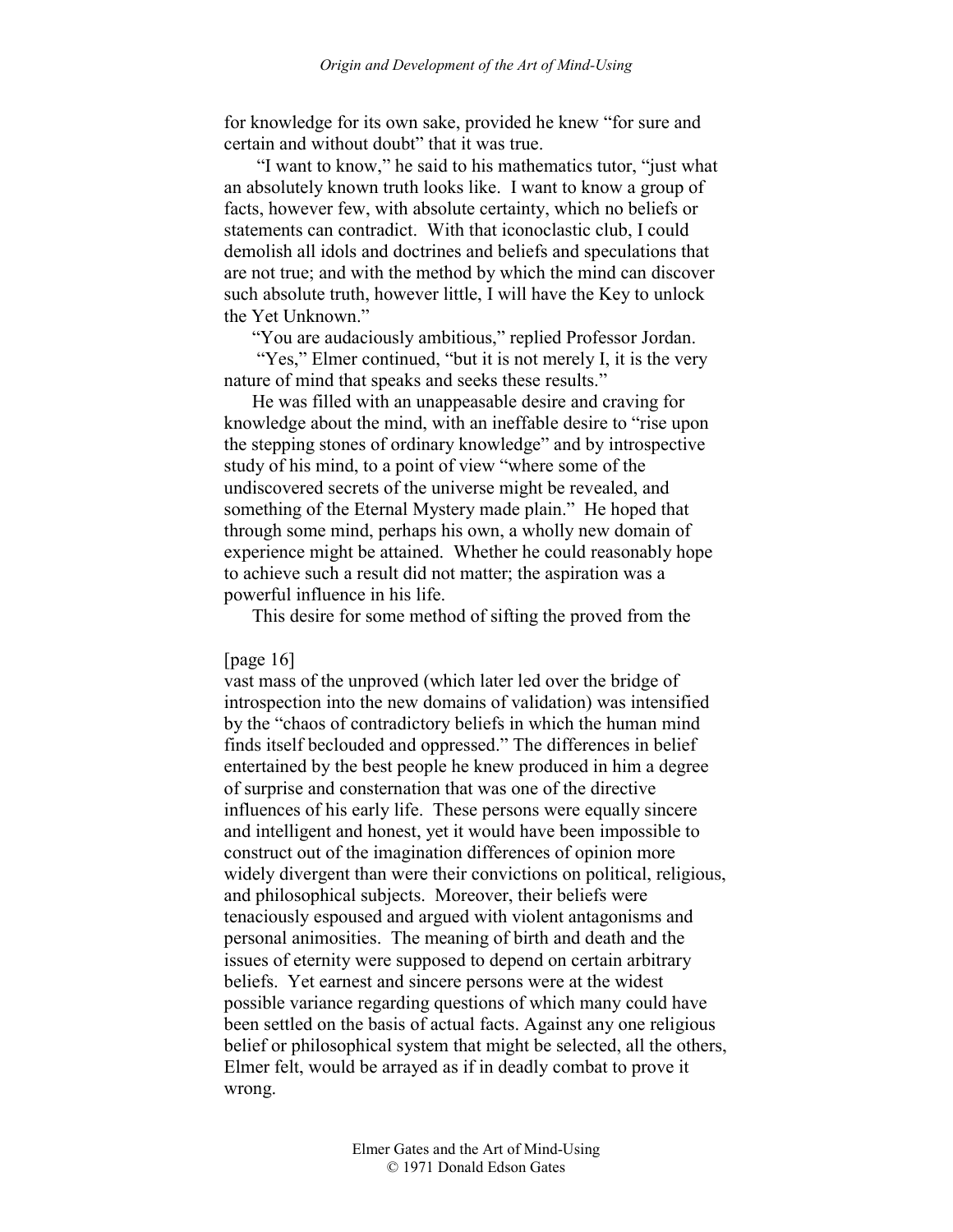He seriously wondered if the human race had gone crazy en masse. It seemed to be a lunatic asylum let loose. "The Idealist was just as honest as the Realist and argued just as well, the Pantheist and Deist were just as sincere as the Atheist or the Theist, the Spiritualist was just as much in earnest as the Naturalist, the Catholic was just as dogmatically sure as the Protestant, the Buddhist was just as fully convinced as the Christian; the Democrat was as vehement as the Republican, and the Pessimist was as arrogant as the Optimist, and so on throughout the long list," he wrote in astonishment. How was his mind to judge between their varying and contradictory teachings and select the true? But he was even more disturbed at the amount of error, theory, and hypothesis in scientific textbooks, which were supposed to teach demonstrated knowledge only.

This was not the whole extent of his consternation. The then recent criticism of the Euclidean axioms of geometry, the great

### [page 17]

number of psychological illusions of the senses, the Idealistic skepticism regarding the existence of an objective world, the historical fact that 99 percent of the theories advanced during the evolution of science turned out to be untrue—these and similar evidences led him, through a most radical skepticism regarding the reliability of scientific knowledge and the normality of the process by which it is attained, to inquire into the nature of the mind as it was manifested in himself and the nature and validity of the knowledge to which it is supposed to attain. The conflicting teachings of scientific "authorities" forced him ever more and more into skepticism.

When he reached what his parents and a few relatives supposed to be the "earliest age of discretion," they sought to impose upon him their own sectarian or denominational views of religion; but his understanding found these doctrines quite opaque, and for many of their teachings he could not get the approval of his conscience or of the Light Within. In a letter written during that time he defined the Light Within as that approval or sanction which, after eliminating personal interests and beliefs, he found in his mind as to whether an act or motive was wholly in accord with what he knew or believed to be just, true, and for the good of all living things. Although he considered this not well expressed or complete, it was one of the guiding principles of his life; and every statement that was not in accordance was sure to be condemned when exposed to the searching rays of that clear white light within.

It was a matter of profound regret and astonishment that for some of the beliefs of his parents he could not find the approval of his sense of justice, truth, and altruism; and this surprise was not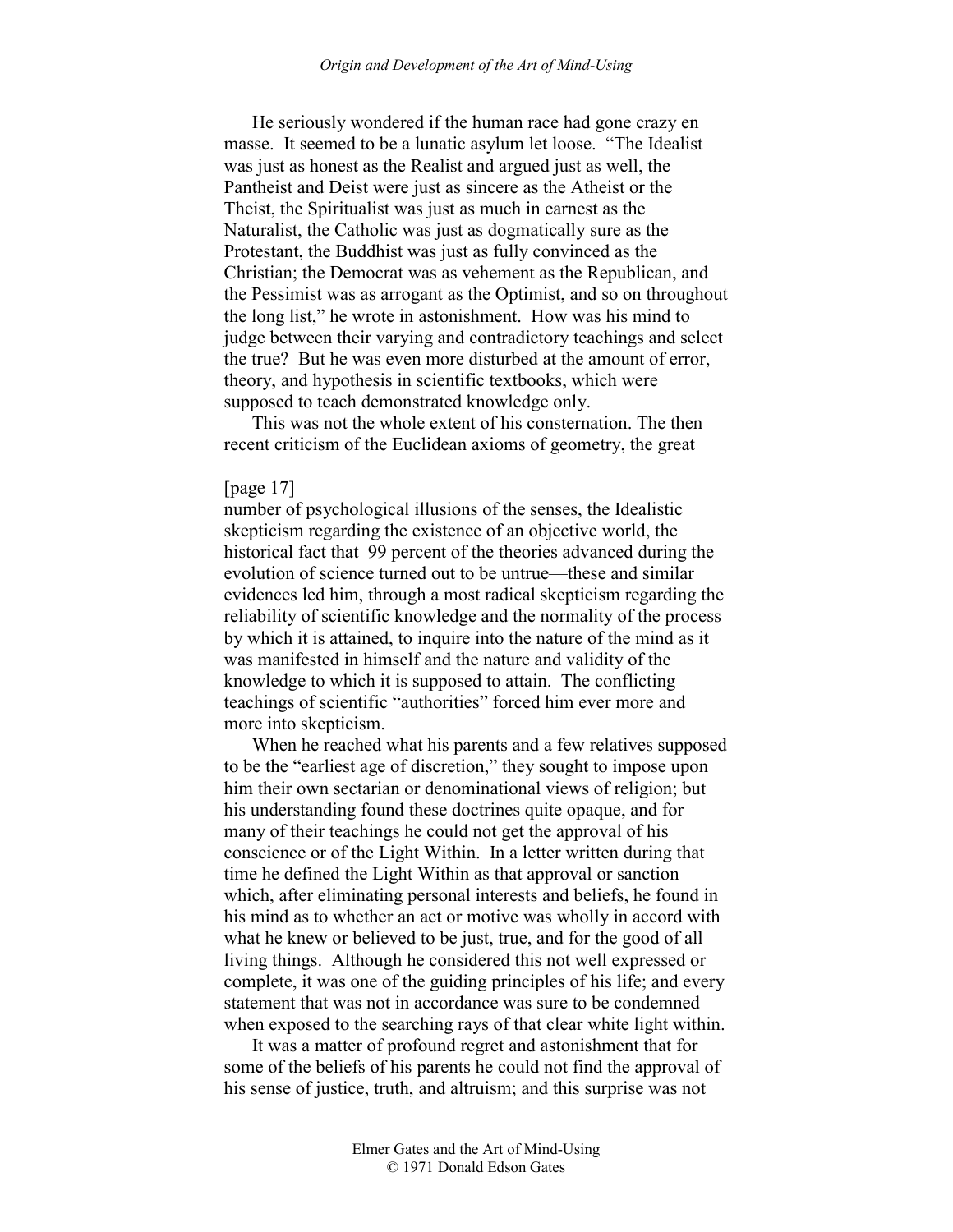lessened when he learned that some of his tutors had religious and philosophical opinions at variance not only with those of his parents but with each other. His microscopy teacher was a Materialist and Atheist; his mathematics tutor was an Agnostic; his uncle was a Universalist; his governess was a Friend, or Quaker; his parents were Baptists. He had friends who were Catholics, Methodists, Lutherans, Presbyterians, Spiritualists, Moslems,

# [page 18]

Buddhists, Pantheists, Idealists, Pessimists, Mystics, Occultists, Thaumaturgists, and what not.

Further obscuring his wavering faith in human teachings was his investigation of many of the current "omens" and "signs" of superstitious people. He found them devoid of truth as stated and believed, even when based on some misinterpreted truth. He was confronted with the discouraging spectacle of intelligent, apparently honest, and seemingly sane people sincerely believing in almost every possible kind of absurd practice. He felt as if this world were "an infinite labyrinth to whose mazes the clue had not been found, and as if at every turn false guides had been stationed." It was hard for him to believe that a sane and honest man would deliberately teach as truth something about which, in his own conscience, he knew he did not know anything.

Quite naturally, very early in life he lost faith in the infallibility of books and teachers, and daily gained a corresponding respect for direct observation and experiment. At an unusually early age his parents and teachers gave him instruction in a number of subjects, particularly physics, chemistry, mathematics, history, botany, and zoology; and in these branches of science he made in his laboratories, or witnessed in others, almost every important experiment, to find out the truth for himself. He read German and French as easily as English and could "make out" Latin and Greek; but except for the beauty of literature, he became suspicious of the reliability of books, even scientific books (apart from mathematics, physics, and chemistry). He was naturally inventive, both in literary composition and in mechanics, and at the same time that his doubt was growing he was pondering why during certain periods new ideas came easily while at other times no amount of effort would produce original, creative thought. He was much influenced by this experience, and again and again by the fact that except upon matters of undoubted knowledge, his friends and teachers held antagonistic views. He fretted so much over these matters that for many months he daily went alone to meditate several hours at a time, hoping to devise some way to settle in his mind the great question of what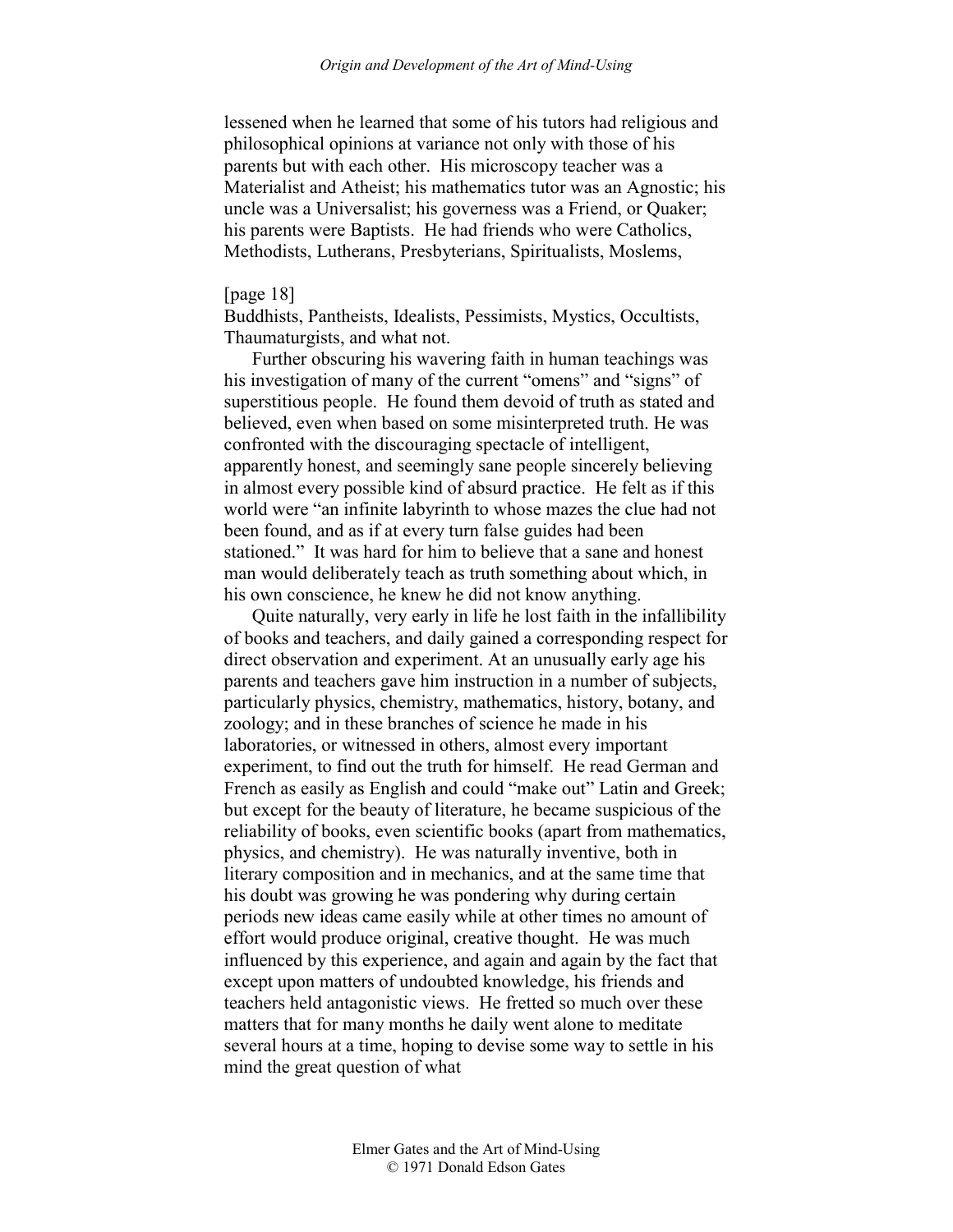# [page 19]

constitutes Truth and Duty (and Opportunity). He concluded that the difference between knowledge and false-hood could be settled only by actual or inductive experience, and not by abstract speculation and philosophical theorizing, and that the tenacity and degree of conviction for a belief was not an argument for its truth. But he soon discovered to his consternation that even induction leads to mistakes, that it is only relatively true.

At this time his mind became filled with a still more profound skepticism. Like Descartes he doubted not merely every statement of religion and science and common knowledge that could be put into words, but with a more fundamental skepticism he doubted the integrity and sanity of the human mind itself. (Later, his friend, Major John Wesley Powell, director of the U.S. Geological Survey and outstanding scientist-philosopher, remarked that this was the most extreme skepticism ever reached by the mind of man.)

It occurred to Elmer as a gruesome conjecture that perhaps just as cancer is a diseased growth in the body, so may humanity and organic life as a whole here on earth be a pathological or diseased condition in and upon the earth. May not the mind that manifests itself in living things, and in the human race in particular, be an abnormality, and all its functionings and conscious states fundamentally biased with delusions of error? If so, every idea, desire, emotion, act, every statement that can be put in the form of a proposition, may be false and misleading. Why not?

The ominous question having arisen, it was necessary for peace of mind to inquire if there is anything that can really be known to be true. It was at least true that such a question had arisen in his mind; that much was certain. But even this bit of knowledge was in the form of an idea and was stated as a proposition, and might be the product of a biased or diseased mind. He meditated, wondered, longed for an anchorage. It was evidence of a healthier view when he concluded from observation that some persons (whether the mind is sane or insane) succeeded in getting more happiness out of life than others and were more

#### [page 20]

successful in their undertakings. This fact at once overwhelmed him with an uncontrollable desire, to know all about "judgments," and this led quite naturally and inevitably into the beginning of a systematic attempt to study the mind scientifically.

Once again he took up experimental researches in several branches of physics, especially along inventive lines, not so much for making discoveries as from a persistent curiosity to see for himself just how the mind goes about making a discovery or invention. To those who were unaware of this purpose, it was a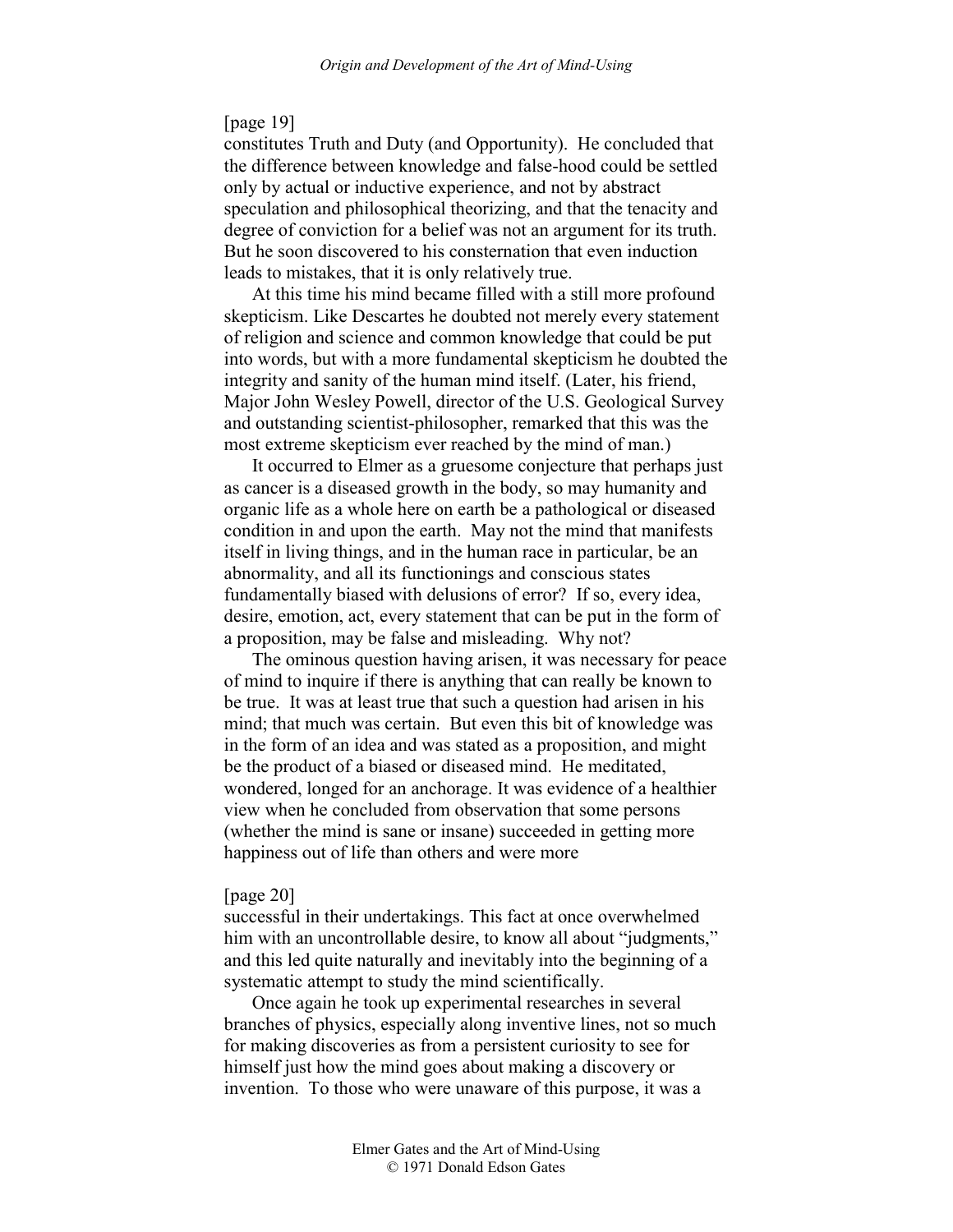mystery that anyone should carry on "experiments in physics in a machine shop to study psychology." But he was making discoveries in physics to find out how the mind makes them, and he was busy demonstrating, proving, testing them to find out how the mind makes itself sure whether a datum is true or not (as distinguished from illusion, error, or theory). This was a new method of psychological research, and the instinctive beginnings of the Mind Art.

Always several lines of development seemed to be simultaneously going on in his mind. Experiment and observation in the sciences had indicated that it was not easy actually to corner, capture, and establish a fact. Reading and conversation constantly disclosed the strange situation that the most eminent authorities differed widely on questions that seemingly might be settled by processes of thought based on observation and experiment. He started out to search for such data and for a method of more indubitably proving them, and found himself trying to decide which one of a number of methods to try first. A dozen years or more might be required for even a partial test of an alleged datum by any one method; and the best and most originative years of his life might be spent in trying the wrong ways. Might there not be some instinctive guidance, or some guidance in the nature of the mind itself? Are not some kinds of judgments better than others? If so, then follow the best judgments in selecting lines of research for finding out the best ways of discovering and validating knowledge and ways of thinking about facts.

### [page 21]

Upon the advice of some of his teachers and friends he studied everything available on scientific method, but was disheartened by the paucity of the literature. He read Roger Bacon, Francis Bacon, Whewell's History of the Inductive Sciences, and Watts on the Mind; he read John Stuart Mills and Bain and Herbert Spencer; but he found nothing more decisive than the relative validity of the inductive method (for he did not accept the dictum of any of the alleged revelations as scientific proof).

Consequently he naturally took a step of his own in the study of practical judgment-values. He made an elaborate tabulated record of all the conduct-decisions of moral and ethical right and wrong that he made, or that his teachers and friends made, in order to determine in the light of subsequent events which kinds of judgments proved to be effective and reliable guidance, hoping thereby to eliminate from his rules of conduct those kinds of judgments that did not prove worthwhile. Should no practical difference in outcome be found between an act based on the Light Within and a conscience-judgment, they would be regarded as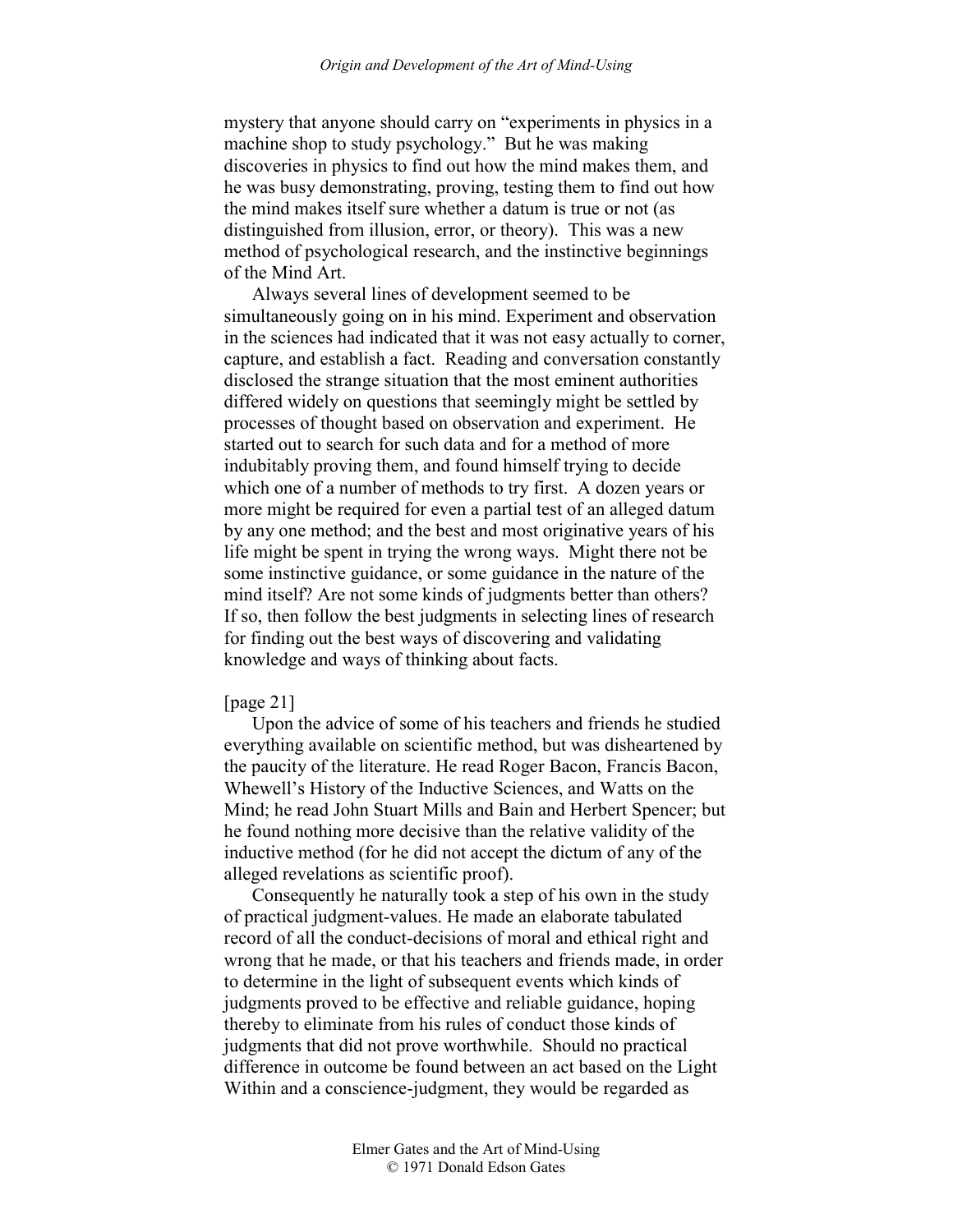practically identical. If these two should prove to be different from judgments based on knowledge or feelings or beliefs or superstitions or previsional intuition, or on subconscious judgments, and should they differ from each other, he would thus find out about the obscure things. So far as he was able to learn, this was the first scientific study of the kind: to discover differences in the reliability for conduct-guidance of different kinds of judgments, evaluated by subsequent events.

For example, he found an important difference between judgments based on the Light Within and on conscience. It took long practice to eliminate the misleading effects of fear and hope and desire and superstition from either kind. He found conscience merely an automatic alarm that rings whenever actions do not correspond to beliefs, and that there is a fundamental physiologic and psychologic Light Within that is based on knowledge and normal feeling and is capable of true guidance. In all matters of volitional action, knowledge-guidance (of which the Light Within is a partial phase) is incomparably best. In

## [page 22]

matters outside conscious knowledge, the judgments of subconsciousness are more reliable (being based on knowledgeexperiences that do not ordinarily get above the threshold of consciousness). Feelings are not guidance-judgments but imperative and unreasonable commands, concerning which judgments may be exercised. Psychologically he found the Light Within to be a form of judgment that consists in a consensus of all modes of judgment, supervised by one's ideals and aspirations. The ideal Light Within is the conscience that will accept only true knowledge for guidance.

Elmer Gates was so impressed with its possibilities that the study of judgment-values was continued. He concluded that the voluntary activities (conduct) of certain persons almost invariably led to undesirable or worthless consequences, while those of others almost always led to desirable and useful consequences. Furthermore, since there is an invariable and determinable causal relation between the kind of act and the kind of consequence, there should be a determinable relation between judgments that lead to acts and the consequences of the acts. One man apparently under the same conditions and with similar abilities will succeed in the very effort in which another fails. In the instances studied, 10 percent of them failed because of insufficient attention to the matter in hand, 51 percent because of lack of knowledge and ability, and 20 percent because of mistaken judgments. Contrary to expectations, failures were not nearly all due to wrong judgments, unless the failure to pay attention was caused by wrong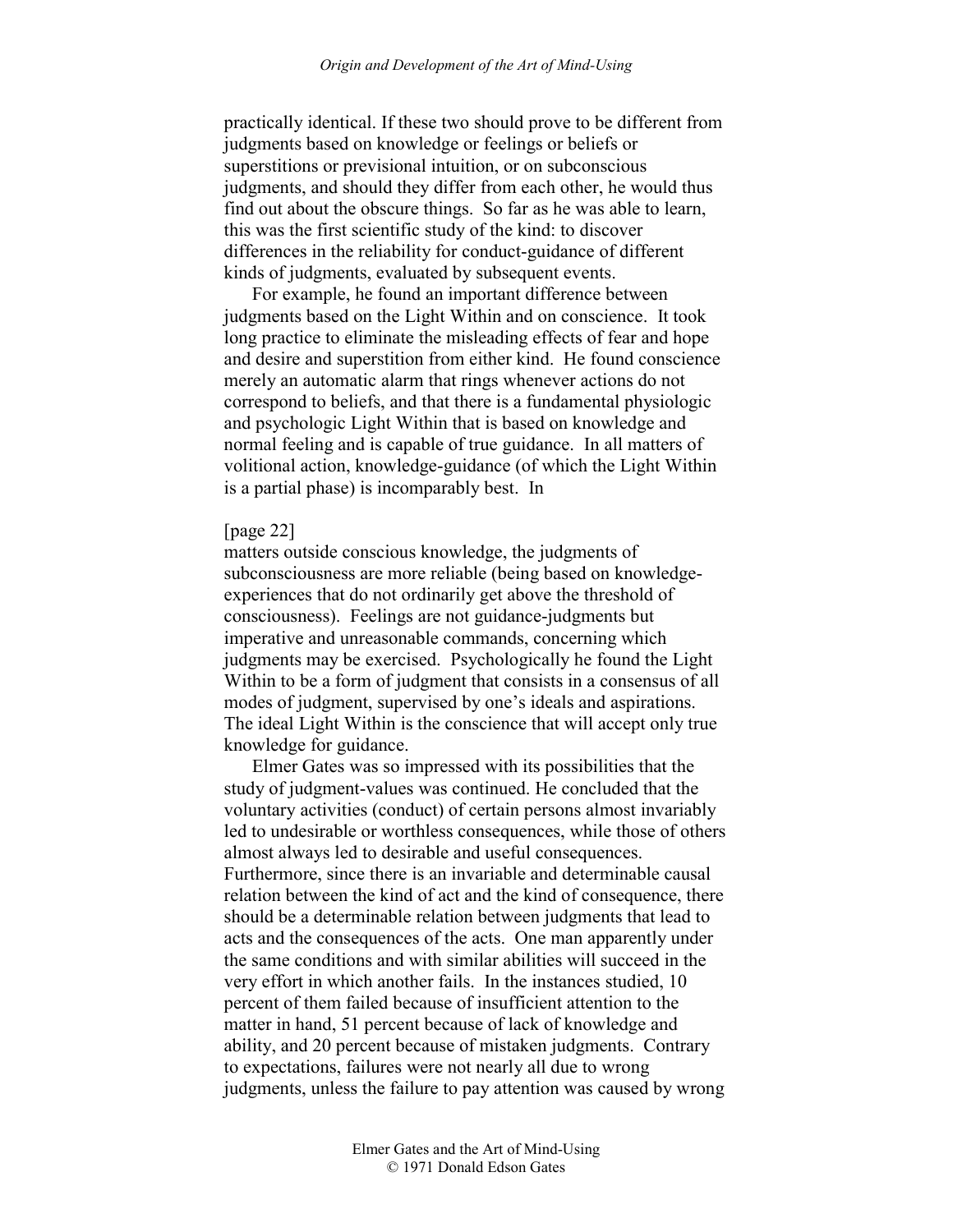judgments on the part of the 10 percent at the time the matters were first planned, for wise judgment would have led to proper attention. In like manner the lack of knowledge and ability may have been due to wrong judgments at earlier periods in the lives of the 51 percent, leading them not to acquire the needed knowledge and ability.

These questions reopened the whole investigation. It was necessary to make a careful study of cases. Under conditions that seem similar, one person judges wisely and another unwisely; one has a "feeling" or "impulse" not to do certain things and

### [page 23]

subsequently finds he acted wisely, while the other finds he acted unwisely. What is the difference between the impulse of the successful man and that of the unsuccessful man? Since conscience can be trained, it follows that it can be set to ring when one's actions do not correspond to one's knowledge-judgments (or Light Within) and thus get conscience to act as a mentor, like a fully formed habit (to which class of mental processes Elmer found it introspectively belongs). The Light Within has to give an account of itself to knowledge, but conscience acknowledges no master but belief, except that sometimes it seems to be a reflex of fear or desire.

How deeply interested Elmer became in this subject! As he had been taught the experimental and observational methods of science, he accordingly undertook these methods to study judgments. His training in observing objective phenomena led him to try to "observe" what was going on in his mind when a judgment was being formed and otherwise introspectively to study the inner world of mind. He did this with the same systematic care previously devoted to the study of the outer world.

This was a new line of psychologic research. The following notes made at that time (1872) show the seriousness of this thirteen-year-old scientist.

"In order to settle doubts regarding the nature and reliability of conscience and other forms of judgments, I am making a systematic study of all kinds of judgments by exercising each kind on each motive, plan, event, and act; tabulating the approvals and disapprovals, and afterwards recording the consequences of the acts based on them, hoping in the light of subsequent events to learn from the good results which kinds of judgments are safe, and from the bad results which are unsafe. It is not easy to discriminate between conscience and the 'Light Within,' or between them and those indefinite promptings, impulses, leadings, and predilections which, whilst they are not data of knowledge, yet nevertheless under various names (such as intuition or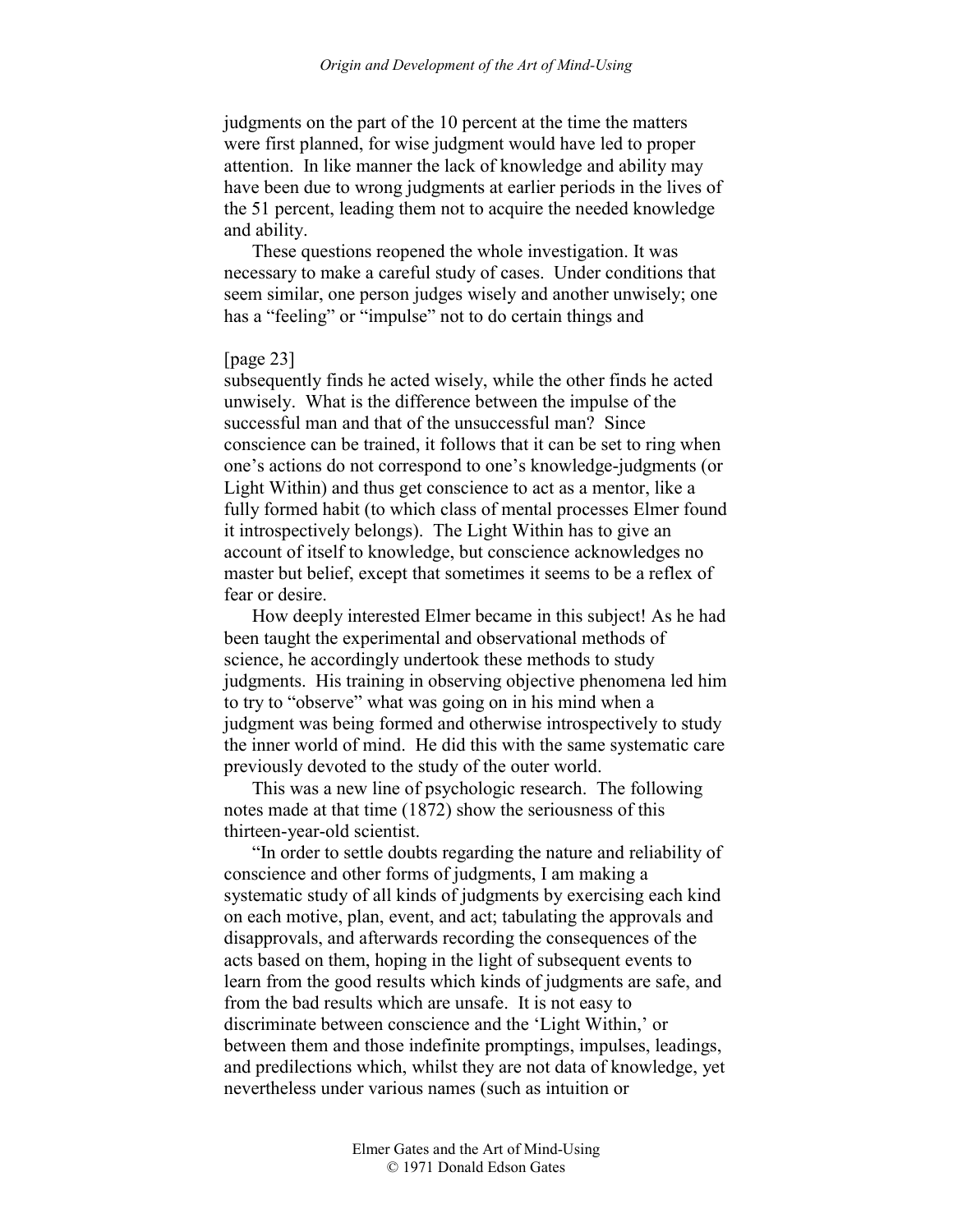presentiment), potently lead and drive us into many of the decisions and acts of our lives. Moreover, it is necessary to distinguish

### [page 24]

between all those above-named states and such others as hope, desire, fear, prejudice, dream-impressions, and suggestion."

From these data and further experience he came to the conclusion that there is a great difference between the reliability or guidance-value of the kinds of judgments, and that even for the same kind there is a difference in persons, and even in the same person at different times. This difference depends in a great measure on the way in which a judgment arises. In one person it may arise out of a long and pro-found conscious and subconscious gestation of all the knowledge and feeling and other kinds of experiences he has had upon the subject, while in another it may arise in an offhand manner, with not all but only part of his mental content having been consulted. In one an impulse to do is often a transitory whim not belonging to his dominant predilections, while in another it is an overpowering mandate he cannot resist. What is the cause of the difference? Young Elmer reached such conclusions as these:

A judgment of any kind that is based on less than the total mental content (so far as relevant) is not as reliable as when it is based on the total mental content, provided it consists of true knowledge and normal feeling and tested skill.

If the relevant mental content is made up of false and true knowledge, the judgments are just as apt to be wrong as right.

Habitually an average mind that has not been psychologically trained in systematic mentation and in introspecting a classified synopsis of its mental content furnishes itself when called upon (that is, presents to its attention) only some small portion of its knowledge and feeling relating to any subject.

These conclusions, of value in themselves, were not the more valuable result of the researches. Elmer found not only that constant reconsideration of his judgments, and appraisal of them according to consequences, made him more careful in making judgments but that he was actually making better judgments. He had unintentionally been undergoing a judgment-training a method later developed into a scientific guide to practical affairs.

### [page 25]

Morning, noon, and night Elmer practiced introspection to detect differences between kinds of judgments. This daily exercise led to a confirmed habit of introspecting very early in life, when the mind is most plastic, developing a most unusual skill. This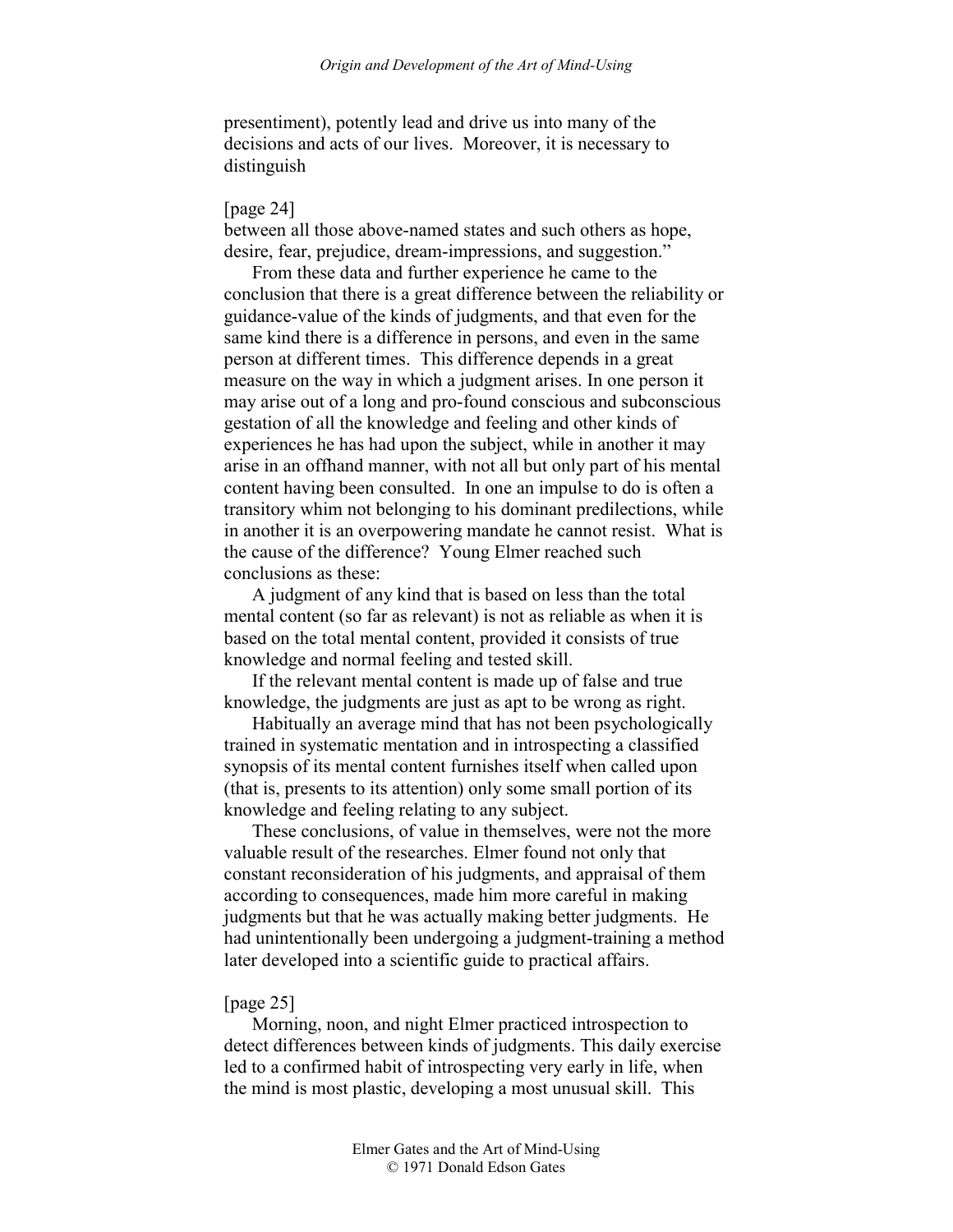tendency did not lead into speculative habits of thought and morbid self-analysis, because the judgments were all carefully verified by events, and introspection was from the start combined with those experimental methods that are efficient in science.

An early glimpse into his final line of work brought the realization that the experimental methods of science could be applied not only to the introspective study of judgments and morals but also to the development of an art of mind-using-an art that would give to ordinary minds more and more of the capacities of genius and talent. The idea that there could be a "scientifically determined method of mentating was a gradually dawning glimpse into the promised land of highest hopes."

These methods of testing his moral approvals and disapprovals profoundly influenced him not only at that time but throughout life. The tabulated study, kept up for a dozen years thereafter, pointed out, as if by a decree from the nature of things and therefore from his own nature, what was to be his work and mission in life. This study of his own tendencies, aptitudes, and weaknesses indicated the paths toward success and away from failure in his chosen line of work.

Thus, while still young, Elmer Gates got face to face with the idea that in studying the mental states and processes themselves, rather than objective phenomena, the secrets of success were to be found. This was not such a study as was being made by the psychologists of that time, but a far more intimate study of the inner nature and workings of the mind than had ever been made. He was deeply, even religiously, impressed with the demonstration that acts which produced undesirable consequences were almost invariably based on ignorance or false knowledge, or had not arisen out of the whole scientific mental content; and conversely, that acts which most frequently produced desirable consequences were based on extensive scientific knowledge and

#### [page 26]

true feeling and arose out of the whole conscious mental content, and also out of a natural fitness for that kind of effort combined with a true knowledge of the actual conditions of self and environment with reference to that specific act, or were led by normal feelings and an indefinable impulsion. These conclusions were legitimately deducible from the data of the tabulated record of judgments and acts, regarding which the main factors were introspectively obtained.

He found that mere belief or fear or desire for the impractical is capable of modifying these judgments, especially the purposes and incentives; and therefore it is a matter of vital concern what one believes. One should be wary of beliefs, except so far as they are a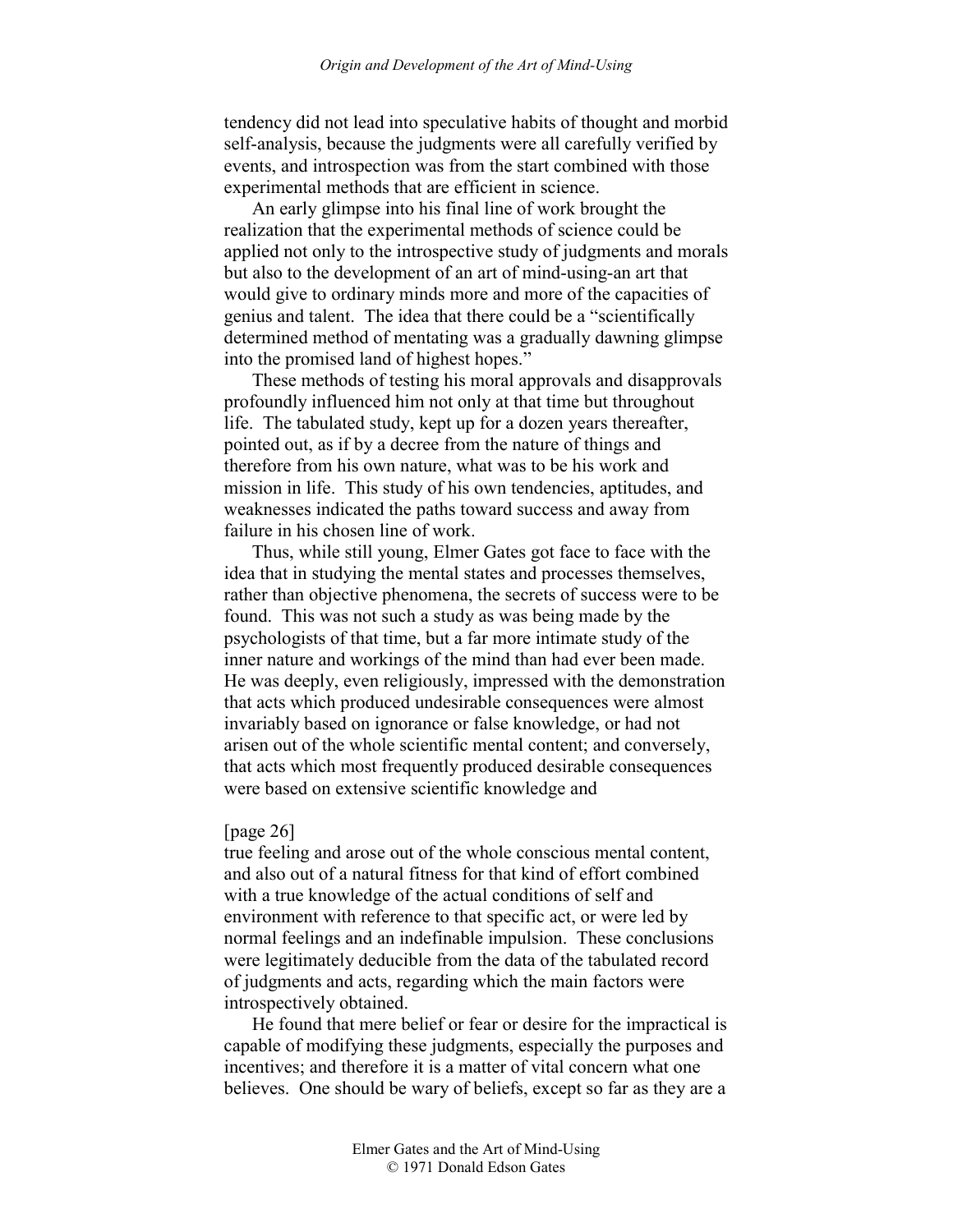matter of knowledge. There is but one safe belief: belief in true knowledge, for impulsions and leadings are apt to arise out of pathological instincts and are of a lower order of guidance-value than scientific knowledge. But even when aided by true knowledge and normal feelings, some persons have the power to make judgments that are more in keeping with the actual conditions of inner and outer things than do others with seemingly the same mental equipment, because they have genius capacities and also a greater ability to utilize their subconscious-ness.

This introspective study of his mind was the most profound influence in young Elmer's life.

Another of the most potent and interesting factors was the influence from the mind's subconsciousness as impulses and "leadings." It seemed to him with increasing introspective vividness that in all conclusions and judgments he had been utilizing only a part of his mental content. Was it an illusion? What constituted his mental content? Why did he have such feelings or presentiments or intuitions or previsions or urgings or apprehensions about things? This is when he began to study the mind's subconscious powers. It is doubtful if the strongest influences in his life, especially during these early years, were at all times his predilections for scientific pursuits. The consciously

### [page 27]

known incentives were not always the strongest tendencies at work in his mind, but sometimes he was much more forcibly impelled toward activities for which the incentives were not consciously known but felt as a predisposition. He called them leadings, being careful to point out that nothing occult or mystical was implied but only the pulling of the subconscious on his best abilities. Even before he knew why or what he was aiming at, his tendencies were mainly mindward. His thinking and wondering about the mind were utterly irresistible, and his pleasure in watching the movements of the mind was so well known to his early teachers that one once remarked, "He must be able to know more about his mind than we do of ours."

Long before he had begun his study of the elementary sciences, he looked upon the mind as "being far more wonderful than mountains or seas or the starry immensity of the heavens"; and although he knew not why it came to be so, the mind was to him "as really and truly part of nature as is the Milky Way or the moss covering the mound on which I sit." Mind was never merely and only his mind, but also something vaster and more basic than any and all human and animal minds. He was always much disturbed that only one of his early friends could understand this conception of non-individualistic and impersonal Mind, which "is the most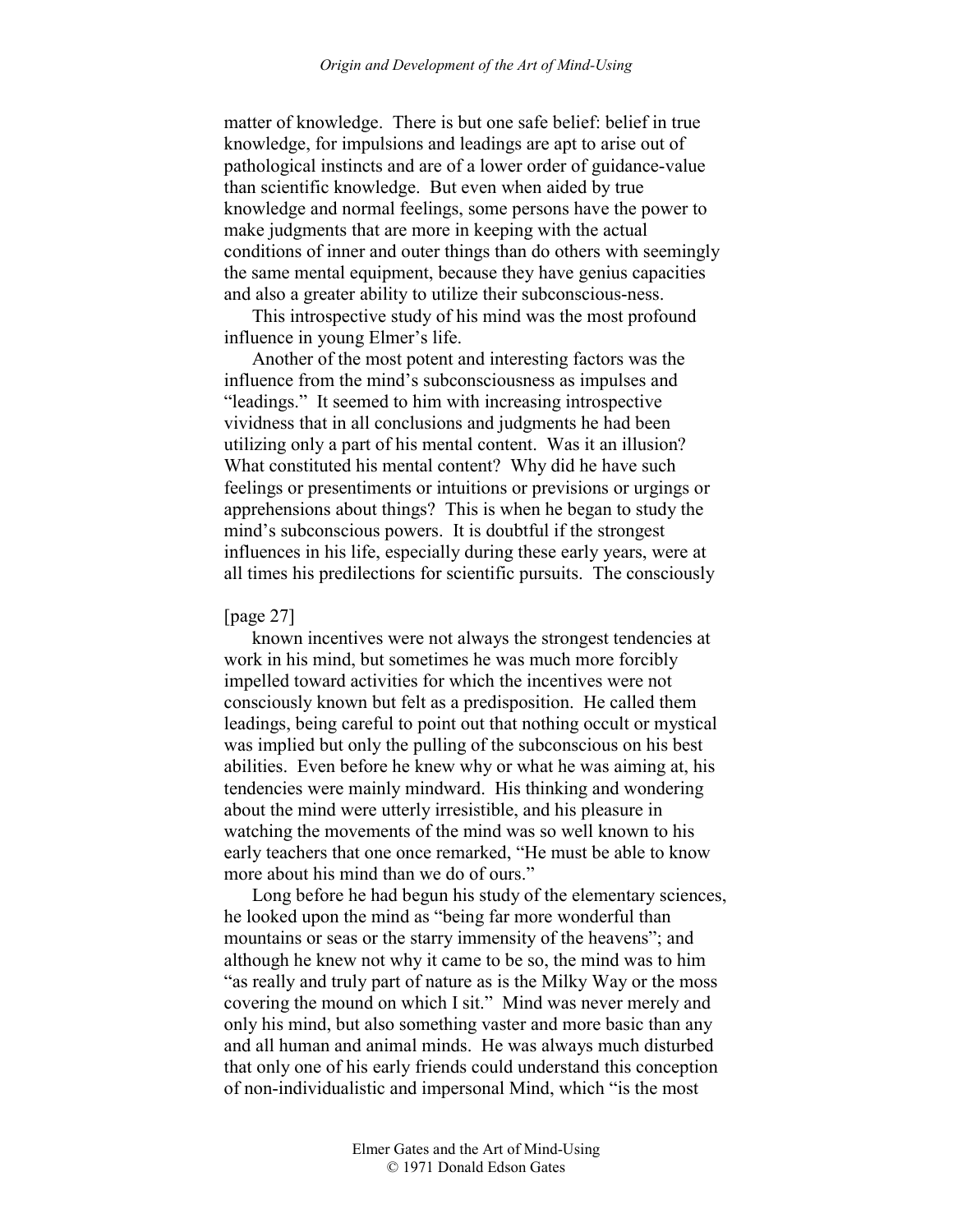momentous and important thing in nature and whose possibilities are not exhausted by all the actual minds in all worlds in all ages." He once expressed it by saying, "There can be a bigger mind than any actual mind known to us. I do not state this as a datum of science but as an actual conviction that influenced me. That which we name electricity is capable, no doubt, of manifesting in a greater number of ways than has ever been witnessed. There is more to it than we know about or inquire, and just so it is with mind; the mental abilities of all known living things from cells to mankind and of all higher species which yet may evolve or that may evolve on all the planets are even now contained within the possibilities of Mind."

### [page 28]

A letter written to his teacher when he was fourteen years old expresses this belief in another way, and he never lost his concern for world problems:

 "Dear Virginia: It pleased me to see you agree that the only important and hopeful feature about this petted planet on which about fifteen hundred million of us live is this—that it has on it such a wonderful and potent thing as Mind, which can discover and apply Truth. Were it not for that one thing I would despair. Therein lies the power and guidance to program. The difficulties of the human race will not be surmounted and the problems of this world will not be solved unless they are solved by the Mind. Through Mind, Truth becomes the Light of the World. I have seen the Light and shall follow it. . . . The most useful thing that can happen to a child is not to be born with a silver spoon in its mouth but to inherit a bright Mind—nothing can compensate for having been born with a mediocre mind. . . . If my present insights are reliable I am enough of a prophet to predict that it is within the power of science to give any person more Mind-as you have heard me promulge."

This inward urge and impulsion and insight led Elmer to watch his mental processes while they were engaged in solving a problem in geometry or algebra or devising an experiment in chemistry or physics long before he had any intention of making a special study of the mind. Again and again he would engage in solving a problem or working out an invention or "thinking out something to write upon a subject," and wonder and wonder at the seemingly incredible fact that the mind can invent a new device or discover a new bit of knowledge. From the first he was not so much impressed with the solution as with the goings-on of the mind. This attitude was not merely instinctive: he saw it as seemingly urged upon him by the total nature of things (among which was the mind). He was irresistibly constrained to do the thinking and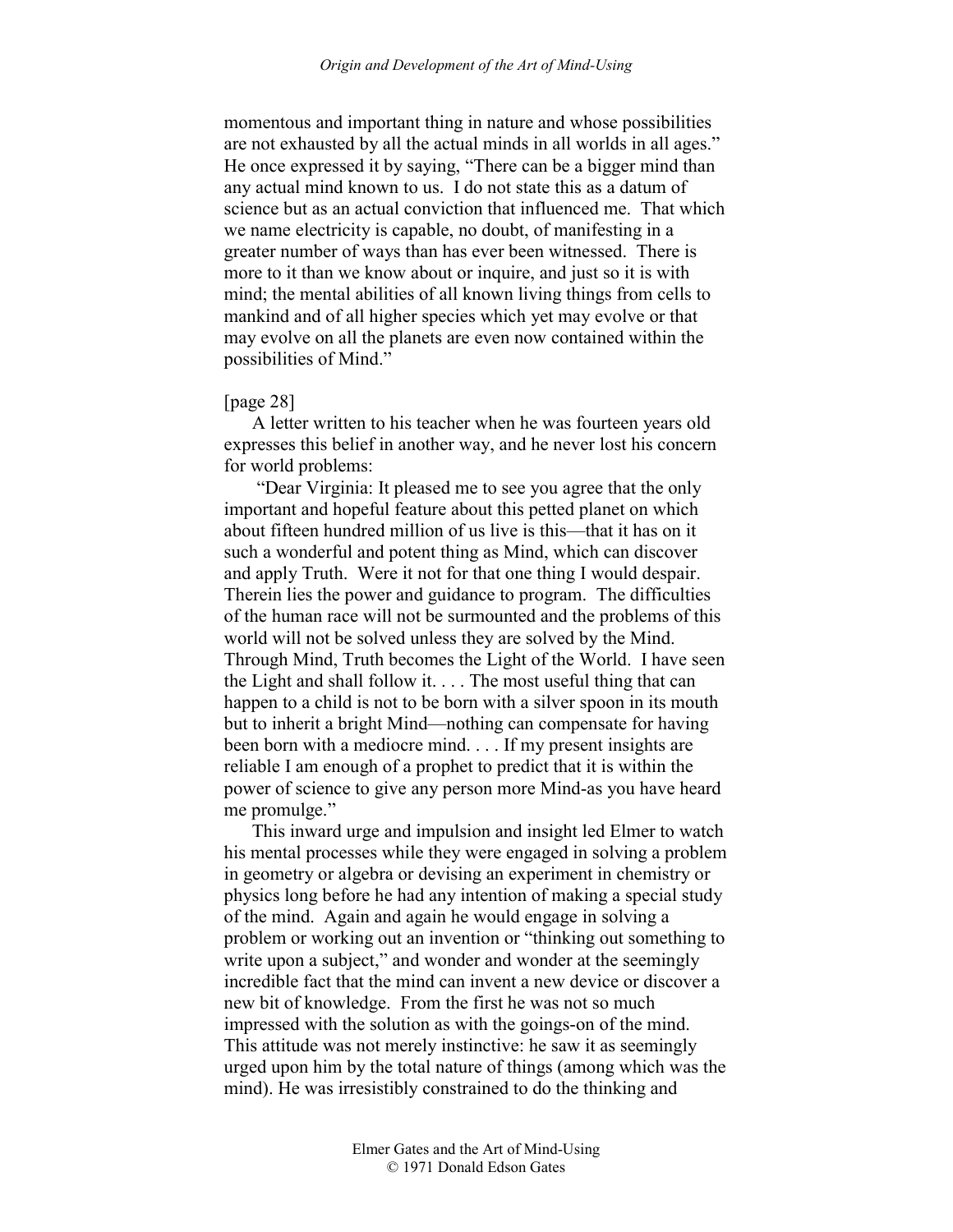introspecting just to feel the goings-on; and so that the thinking might be real, he attacked real problems in mathematics, physics, chemistry, philosophy, and invention to watch the workings of the mind and feel it in the process of

### [page 29]

arriving at results—"wondering at it and reverencing it and being almost overjoyed about it." He felt that he must do it, not because of any incentives or set purposes, but because, like Walt Whitman, he "felt an imperious conviction as total and irresistible as that which makes the sea flow and the globe revolve."

At times during his long career, Gates would take joy in research work, in making ingenious and useful inventions, in proving or disproving a theory, in making money, in doing systematic experimentation for extending knowledge of a subject, but suddenly, even in the midst of the most successful and happy period of such work, he would feel an almost total loss of interest in it, and with an unutterable longing and with an unyielding tendency of his mind toward something else, with reference to which he had no conscious purposes or incentives, he would want to investigate that something else (shorthand, the Chinese language, crystallization, osmosis, the history of the world), and it would not leave his mind. It was an overwhelming tendency to investigate a certain domain of nature or think about a subject without having previously had any plans or incentives concerning it. He happened to call it a leading when it was first designated (led by inherited and phylogenetic tendencies and abilities), to distinguish it from a conscious plan or definite incentive of the usual kind, as when one studies shorthand to be a stenographer. But he had no intention of using it professionally when he was impelled to study all shorthand systems; and later this knowledge filled a gap in his plans. It was like when you get hungry for a certain food: you find your-self hungry for it, and that is all there is to it. When he had a leading, it was simply "borne in upon him" to occupy his time and thought with this or that subject without knowing why, and in spite of seemingly strong incentives and purposes relating to other lines of effort in which time and money had been spent and practical results were desired and about to be reaped.

For example, under such a leading he was impelled to lay out a course of experimental study of crystallization. After

#### [page 30]

getting started, circumstances compelled him to drop the work, and with a lingering regret he never had time to continue. Ten years later others published discoveries relating to crystals which he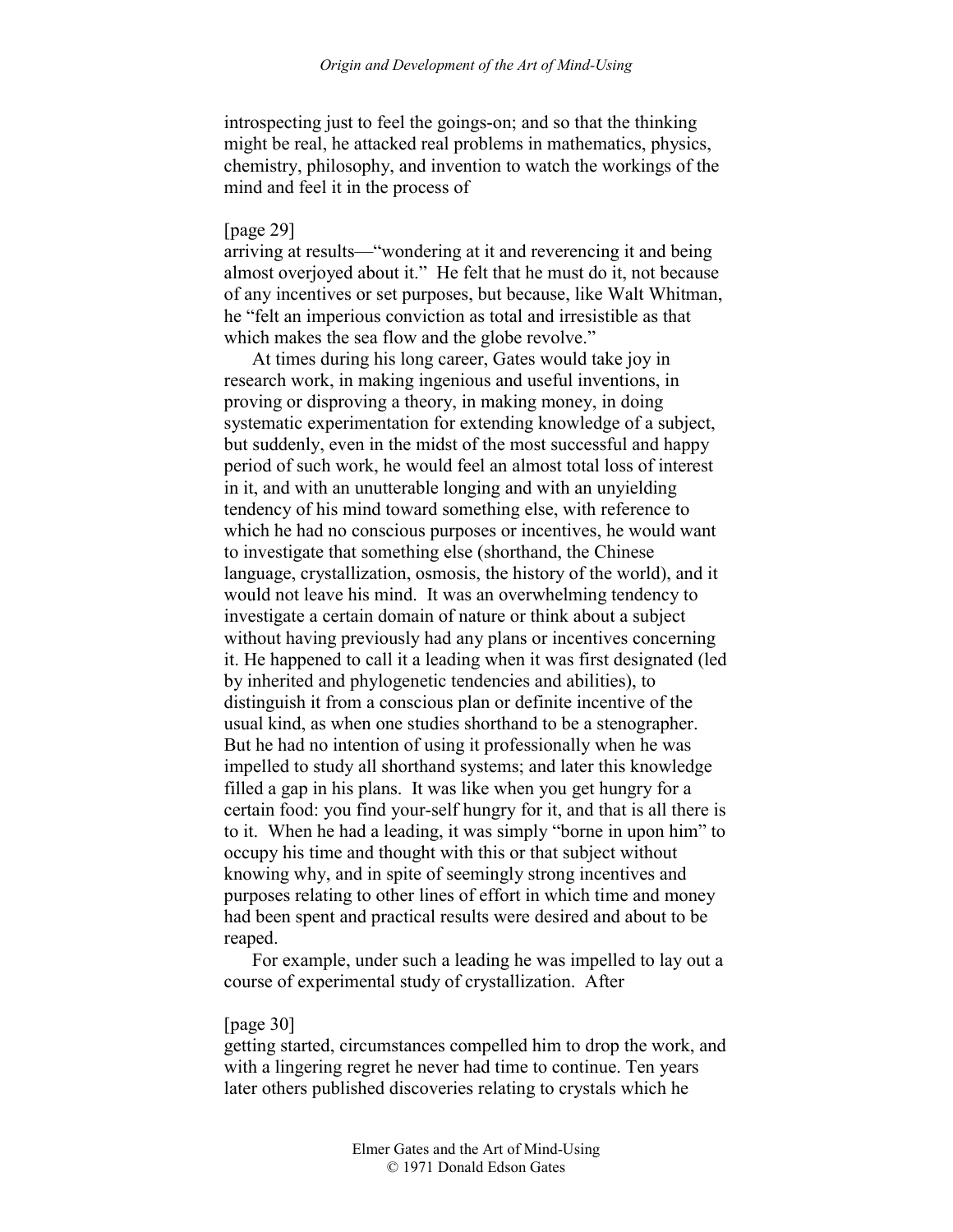could not have avoided making with his proposed experiments. No doubt, he believed, his mind needed that knowledge and experience. After learning what others had discovered, he still was unsatisfied and just as eager to take up these researches.

Now he did not explain this phenomenon in any occult way. Just as the curative powers of nature *(vis medicatrix naturae*) 'the "conatus" of certain writers—heal a wound and structurally build tissue, so he believed nature is a whole and heals its wounds and directs its growth and processes intelligently but not necessarily consciously. "It is probable," he wrote in his sixteenth year to a friend, "that these powerful and reasonless impulsions or leadings are, after all, but the reflex stimulation of certain dominant and predilective abilities, pregnant with a new idea or thought or insight, and getting ready to give it birth."

The attempt to understand these impulsions and leadings of the mind's subconsciousness led him into exhaustive and long continued investigation of spiritualism, thaumaturgy, astrology, palmistry, magic, hypnotism, and like subjects, but he found in these no valid explanation. He later studied medicine and obtained a "little light." Finally a full explanation was subsequently found in the interaction between the mind's conscious predilective abilities and the abilities and tendencies of the mind's subconsciousness. A leading is a resultant of the interaction between a person's predilections and all which lies below and above his conscious mind or is immanent in it; it is the whole Cosmos and subconscious mind acting in and through a person, using his whole mind, body, and environment as a functional part of a larger whole-as a part of the Cosmic Process (in which Mind is a factor). The mind, especially through the subconscious and infralogical processes feels, without knowing the reason, the influences of the resultant as a strong tendency but not as a consciously known incentive or purpose or impulse to do.

It is neither a mysterious nor an unusual experience, this

### [page 31]

matter of subconscious impulsion. Most persons do follow such leadings, and if the whole transaction is within their knowledge and experience, they are more apt to succeed than not. Most men of big affairs are influenced by reasonless impulses to do. In any case, Gates was frequently influenced by them. "It may be that such leadings or impulsions or hunches or intuitions," he thought, "are but an echo of old phylogenetic instincts, as when certain animals continue to migrate annually to districts which have become inimical. But that is one of the kinds of mistakes the subconsciousness makes. Again it may be the beckoning from the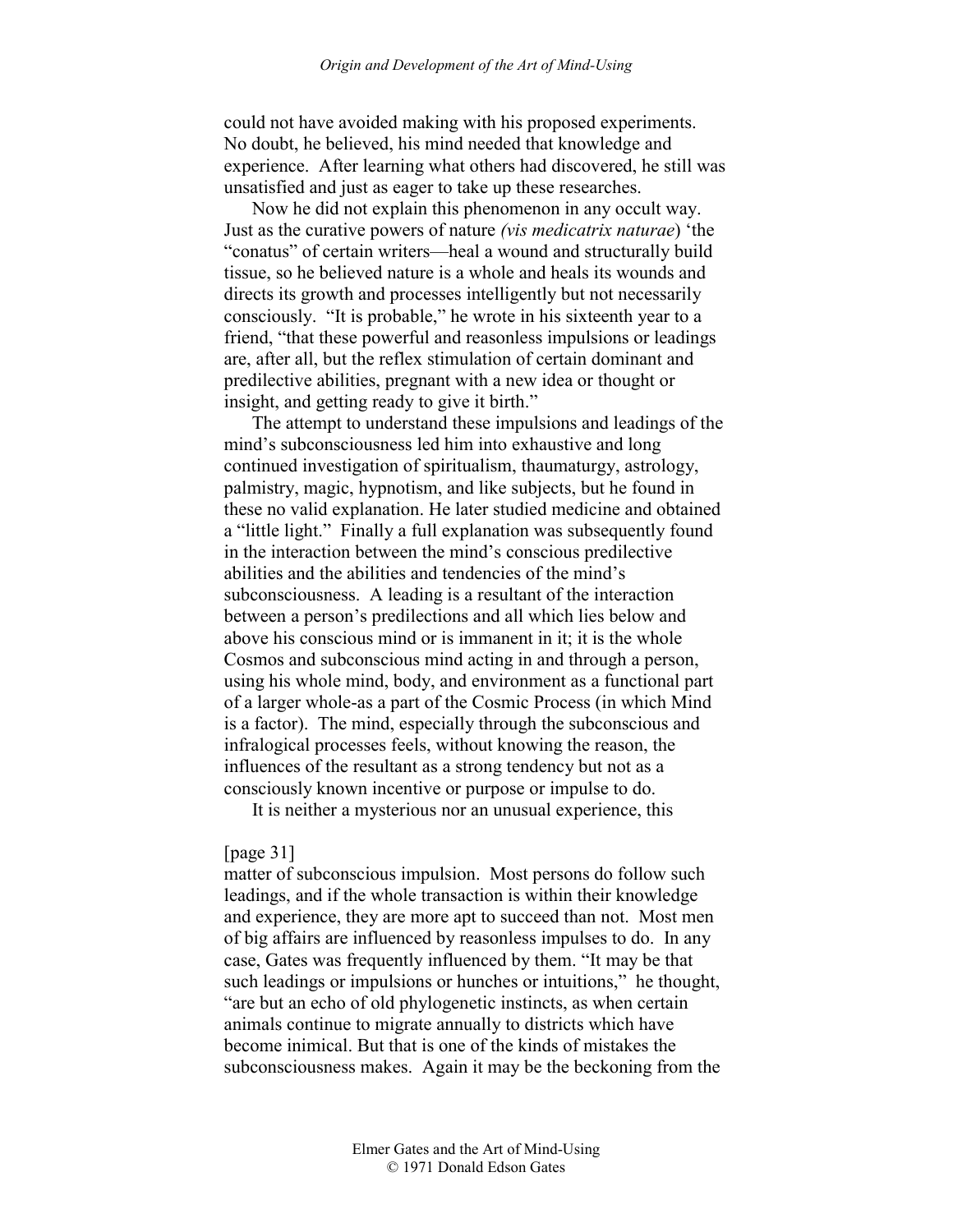conatus; and it may be the subconscious judgments from data that have not risen into consciousness."

Sometimes he would feel the injunction laid upon him to experiment in a particular domain, to try certain experiments. It did not follow that they would produce important results, but he found that they led to experimental data, which he felt he could not have done without, and which his mind needed. Whenever he felt that he could no longer avoid taking up the work indicated by a leading, when the matter intruded almost like an obsession into daily thought and work, when important matters were dropped to take up the indefinite but irresistible leading, he was inclined to believe that he was led by a larger part of himself than his conscious mind. During the early part of his career he could not help dropping all other matters, including important business that could have made an income for life, and devoting his whole time and thought and all his means exclusively to an exploration of the mind. It was not possible for him, time and again, later in life, to avoid spending his time and money in completing a course of investigation, then hurriedly as consulting physicist make just enough to pay for the next step of experiments. He felt that he was unavoidably compelled to complete each period of work just as soon as possible, at any expense of labor and money, so he might then, and not at a later period, be profiting by the results.

Gates related the story of De Quincey, who, not being able to resist eating opium, hired a bodyguard to keep it away from

#### [page 32]

him, then bribed the bodyguard with a larger sum to let him have some. A leading is not pathological like morphinomania, but it is probably as irresistible. Gates could resist one—and even did so for years just to learn if he could—but he concluded that he should not. It should be done, if normal, to complete his self-expression. Sometimes the work indicated by the leading was taken up just to get rid of being bothered by it, and nearly always it led to unexpected and important developments in his lifework.

Gates' leadings were mindward and toward the "Inner World"; and then toward the "Very Inmost" of this Inner World to get a more fundamental knowledge of the "Outer World." Whenever he most intensely wanted to know about the objective cosmos, he felt the leading (accompanied by a dim insight) that the only way better to know the Outer World is to get deeper into the Inner World. Later this became an intelligible purpose based on further discoveries, but at all times he was more potently led to these predilective efforts.

Another strong influence, his religious disposition, brought him a first glimpse of validation. This disposition was not fostered by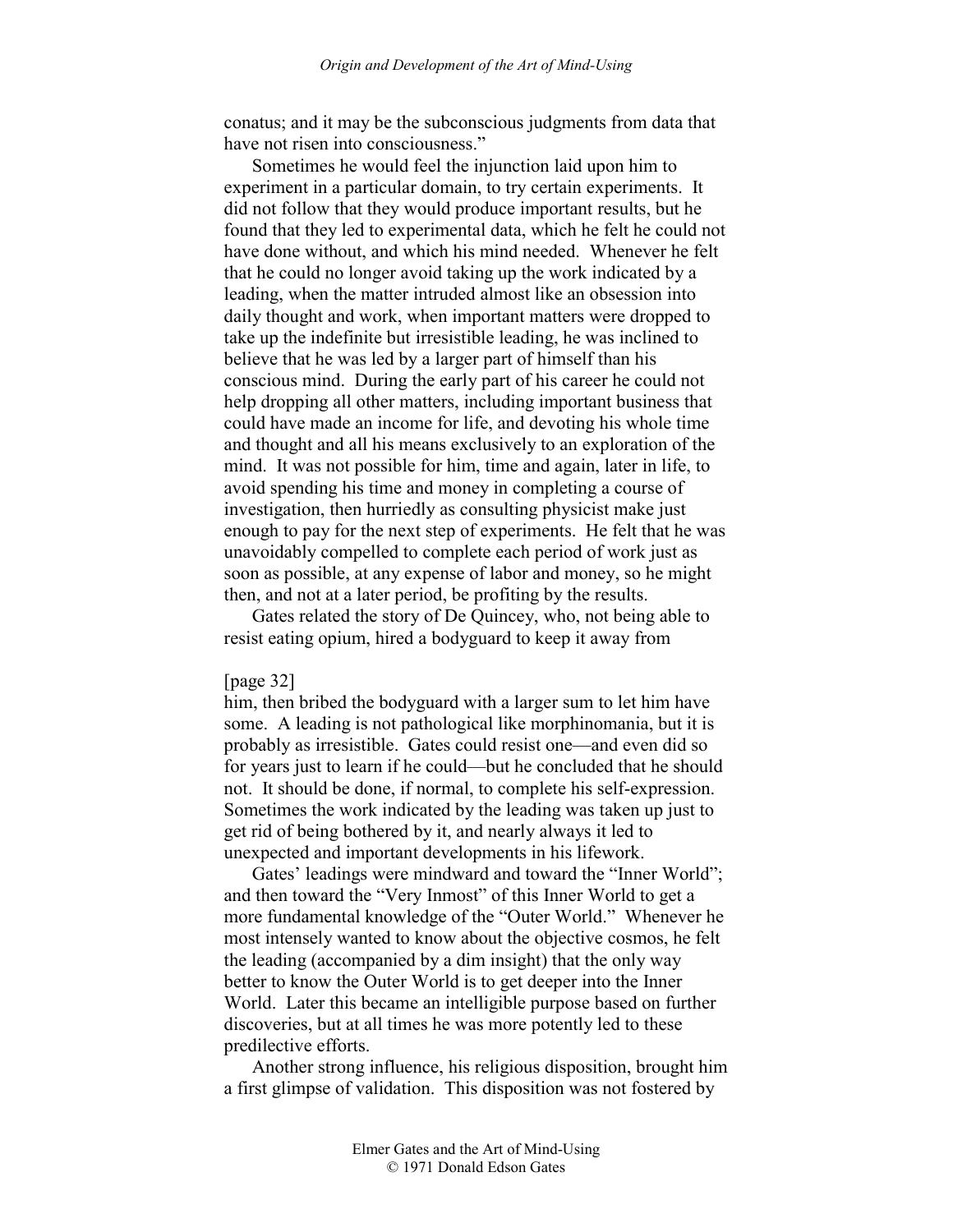the theological or creedal teachings of the religions with which he came in contact. They had the opposite effect, although he was influenced by the characters and teachings of most of the great religious teachers—Confucius, Gautama Buddha, Christ, Fox, and Hicks—and all the poets from the earliest to Whitman and Emerson, whom he regarded as geniuses in their lines just as Newton was a genius in mathematical physics. His closest and most influential teacher, Virginia, shed upon him daily what she believed to be the spirit of the Light Within. The sectarian teachings of his parents and other relatives and friends only tended to prejudice him against their specific teachings, with the effect of making his natural religious attitude toward "The All, The Whole, the Infinite Cosmic Process burn more strongly within, with an intense emotional appreciation of the glories of nature as a Living Whole—a whole including mind, and alive with the conatus" (and not German or Fichtean pantheism, he insisted).

# [page 33]

"I often sat alone," he wrote, "out in the woods on a hill at midnight amazed at the wonder of the immeasurable vastness of the sidereal system (who has not?), in which our little speck of an earth forms so small a part, and felt our insignificance (who has not?); but in my contemplation of the Infinite Universe and its eternal home in the continuum of Space and as never-ending in the continuum of Duration I did not only feel the sublimity of vastness and the humiliation of my insignificance but I was always distinctly aware, to my oneness with IT and overwhelmingly AWARE that what I knew as me, myself, is actually that much of the Cosmic Process going on as me (not Solipsism), and I devoutly contemplated it as the doing of The Eternal All-a little of the Now of Eternity. For several hours, night after night, when the mood was upon me while all alone and while the dominancies of daily life did not intrude their cares or excitements, I sat in speechless adoration and ecstatic surprise, gazing mentally into the limitless WHOLE wondering if out of its shoreless Cosmos could come into my pygmy mind an enlightenment and inspiration.

"O the ineffable hours of almost unbearable joy (how well I remember them!) as I pondered upon this Space-filling Mystery which from Eternity to Eternity has manifested itself in multitudinously various forms; and now after a beginningless Past, here it is, for me—just as I see it, just as I feel it . . . and I, I am a part of it! It is part of myself; I am born out of it, an inheritor of Its nature and possibilities! "With a profound love I called it my World-home; and to the Regnant Power in it I yearningly looked for knowledge, and for the ability to be useful to all evolving life, and looked for relief from the seemingly irremovable doubts into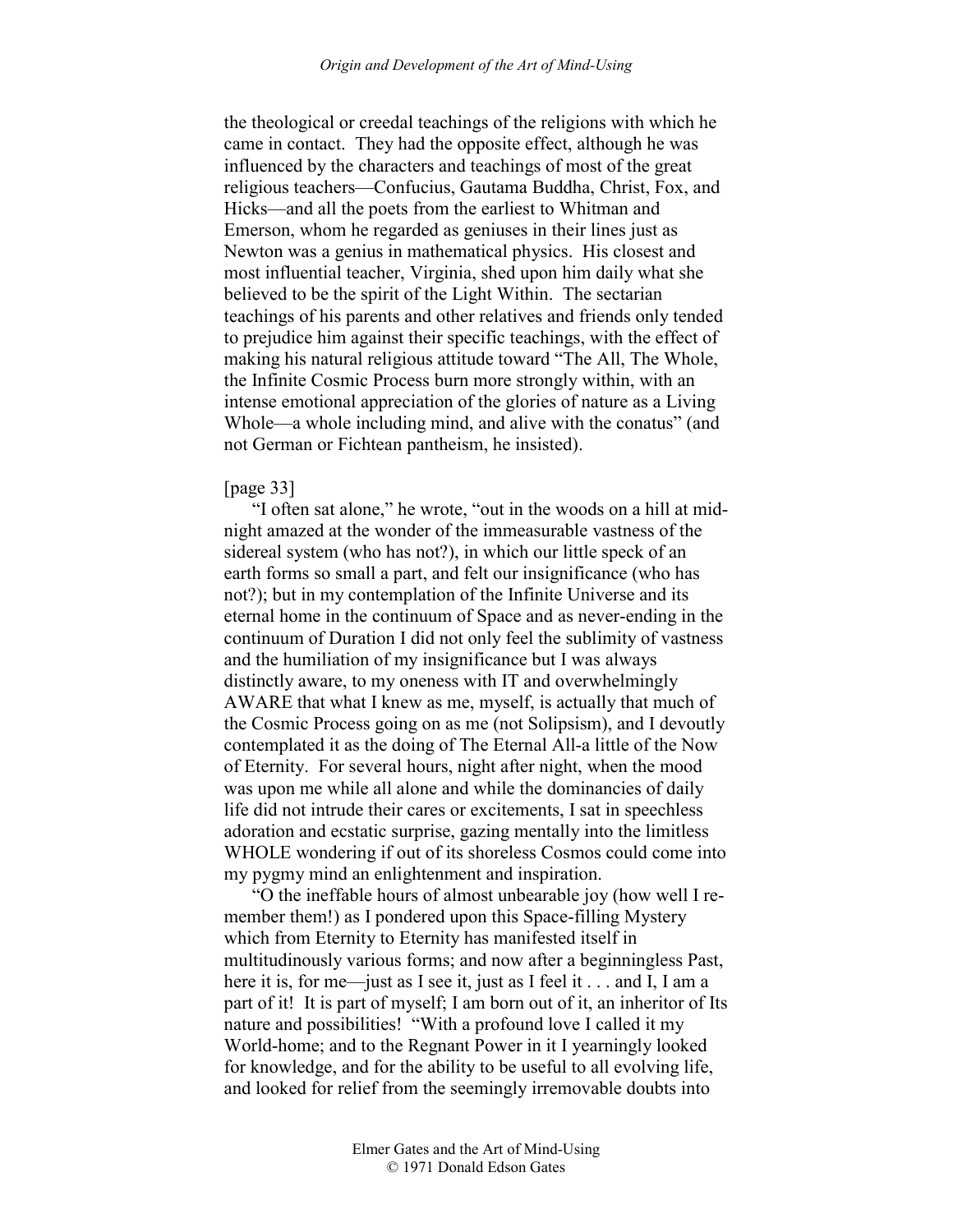which my contradictory teachers and books had plunged me. Perhaps never again will I experience the pristine emotional fervor of those halcyon days of longing aspiration and prophetic hope; never again will I attain a like zeal and enthusiasm. I remember that I reached the climax of conscious emotional intensity while craving for a sure basis of indubitable knowledge when I had the insight that it was to be

### [page 34]

found in Consciousness itself (and nowhere else). It is not possible for words to describe the utter amazement which filled me whenever I contemplated the wonder of the Universe and the still greater wonder that any part of it, as myself, could be conscious. To know more, and to know only truth, became the dominant incentive and purpose and impulse of my life; and it was unquestionably evident to me that it was my mind that must do the knowing and learning—upon it I must depend for ability, for correct judgments, for discoveries, and for the joy or sorrow of my existence.

"Marcus Aurelius said: 'O Universe, I wish what Thou wishest<sup>'</sup>

"To me, however, the universe was not mainly physical but a mental cosmos. I paraphrased the prayer of Aurelius: 'I, a child of Life, born out of Thy nature, 0 Consciousness, wish what Thine own Nature wishes, and am a devotee of that standard.'"

Another profound influence of this period was the deep conviction that Mind, or Consciousness, is as much an essential and primordial part of the universe as is matter and motion; that if Mind had not been eternally in and of the universe, there could never have been such a thing as a conscious being; and that the principles, processes, and nature of all minds, and of the cosmic or universal condition that constitutes Mind, must be expressed in his mind. To that Cosmic Process which is the ground of mentation, with religious devotion and unswerving aspiration, he looked for that kind of subconscious guidance which would come in the form of better functional activity of the mental processes, as insights, as new and true ideas, as normal impulses and motives, as true esthetic appreciations.

Virginia encouraged those mental habits that gave him acquaintance with his mind, and he acquired introspective skill. The hours of his conscious life were to him joyous "entheasms." This looking to the highest directed the cosmic elements of mind in him to that kind of conscious and subconscious functioning which, because his attention was vividly and persistently focused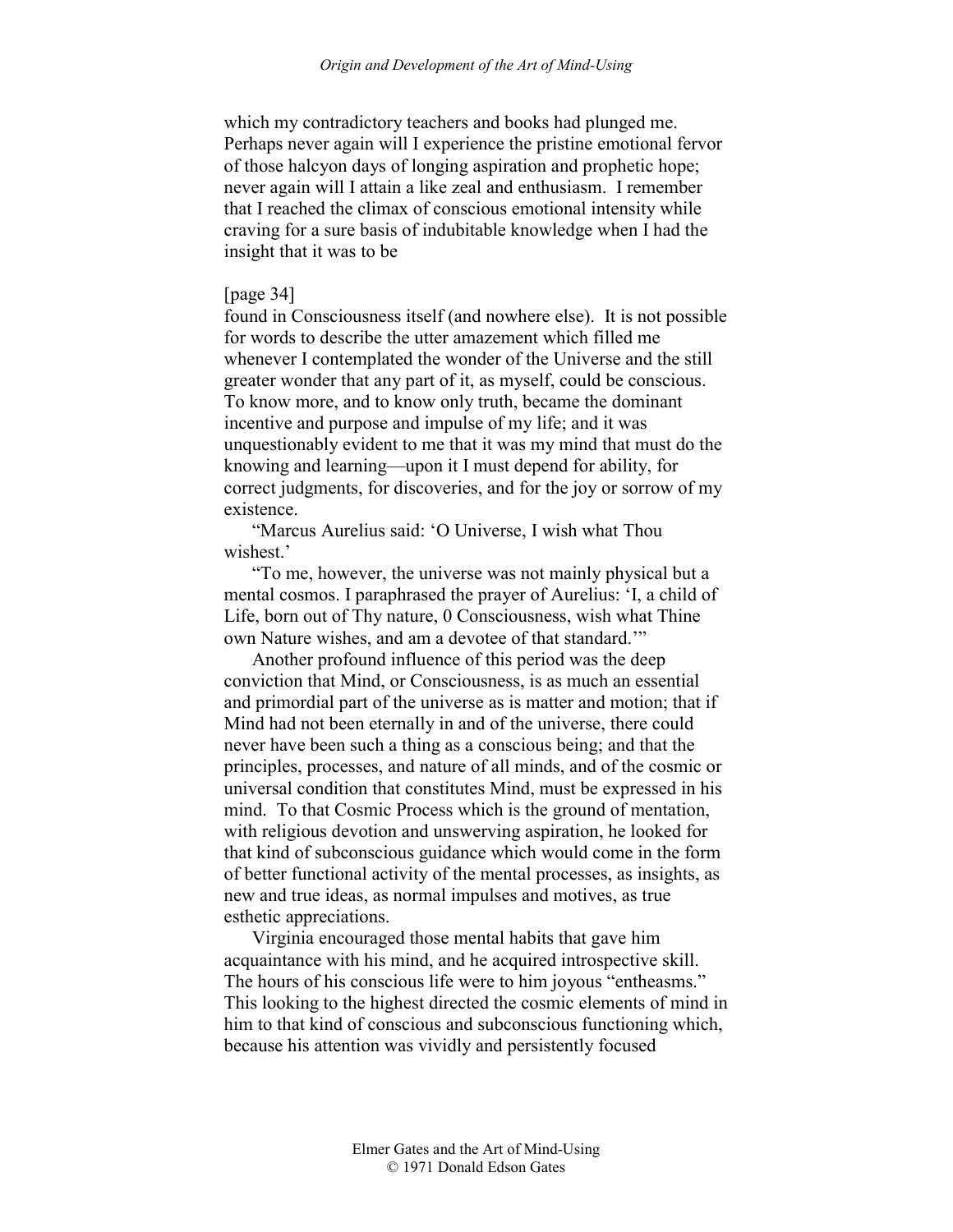## [page 35]

upon the question for which solution was sought, was, as he learned later, most likely to lead to new ideas and insights about it. This intending the mind upon these subjects, month after month for several hours daily, led him to evolve a number of philosophical ideas that were new to him but most of which, he afterward learned, had long been the property of the great thinkers of the world. This pleased and instructed him, that his mind had been able to attain some of the great thoughts that others had previously attained.

Solitude much enhanced this introspective tendency. He was much alone during childhood and youth. By chance he had very few play-mates or acquaintances of his age. This gave ample leisure for reading and meditation, and he took profound pleasure in communing with his mind. In addition to daily study of the elements of science, he always spent an equal or greater time in his subjective laboratory making his mind experiment upon itself. Almost every day also he kept up the practice of going off alone in quiet surroundings, as on the hillside: ". . . with my beloved trees and would contemplate my beloved stars moving majestically in the sidereal vastness. I would also feel my integral oneness with that Mighty All and try, by virtue of its nature in me, to get the guidance of its presence (in my mental functionings) so I might be led toward greater normality and truer insights. 0 the ineffable yearnings of those silent evening hours, alone with the Eternal Cosmos and alone with Consciousness—the two central facts of the ages! 0 the prayers, too intense to be voiced, that out of that natural regnancy of Cosmos called Consciousness, there might come the insight to lead the race out of its muddle of beliefs and theories! How is it possible that our world, being part and parcel of that MIGHTY and ETERNAL PROCESS, can be so steeped in ignorance and crime, so strained and stressed by antagonistic customs and contradictory beliefs? Long and long I sought for some Ariadne's clue that would lead my mind through the dark jungles of philosophy and belief, dark with ignorance, out into the open and sun-clear plateaus Of TRUTH. Long and long I sought eagerly

### [page 36]

for some insight that would lead me to some sure basis of knowledge that would give me faith in the beneficence, or at least in the rationality, of the Cosmos."

"Unless," he wrote at that time, "there is some small part of REALITY that can actually be known—unless the mind is capable of attaining, however little, of that true knowledge and know that it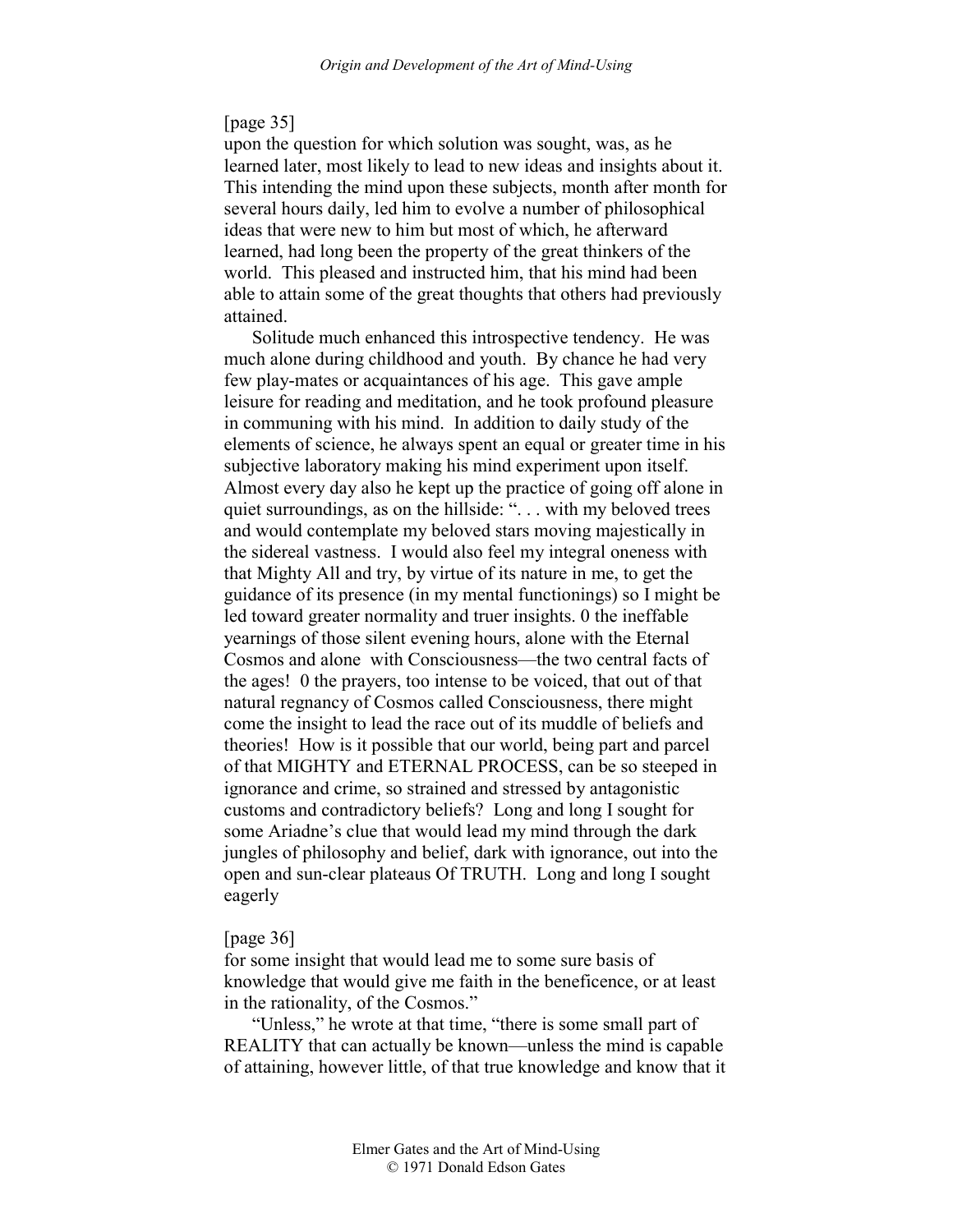is true, then forever is Man adrift in a rudderless ship, without chart or compass, upon a shoreless sea in endless night."

This desire for a criterion of truth was so emotionally strong that to discover a method of validation was a religious necessity. He felt that "unless the mind can discover some valid mode of knowledge-getting, and know it is valid, it can never sift the false from the true in human beliefs; it is all a question of attaining a true knowledge of itself and the Cosmos. Where is it to find that rock-bottom basis? In the mind or outside it, or both? It is selfevident that even if found outside the mind it must be found by the mind and by mental methods, and whatever is thus found is mental content." And thus, out of experimental studies in the "outer" and "inner" laboratories and out of his yearnings and meditations and impulsions and influences came the first of a series of insights that guided to-ward the discovery not only of an art of mentation but also of a criterion for a validation more fundamental than induction.

He further described it in this way: His last station upon the frontier of the known, before he started out into the unknown to discover, if possible, a realm of indubitable knowledge, was the time-honored one of Greek philosophy that placed furthest out upon its borderline the advice "Know thyself," and the still older one from the immemorial speculation of the Orient bearing the legend "Inquire within." By a different method, and traveling in the opposite direction, modern science has flung far and wide another frontier marked by a border-line upon whose remotest guidepost is the motto "Induction." The frontier of the inner world had been pushed to the limits of the old methods of introspection, and further progress was balked by speculation. The frontier of the Outer World had been extended so far that

### [page 37]

its data became unwieldy from their number, and obscure because of the theory and hypothesis inwrought with them (owing to defects of method and because the validity of its fundamental process was being questioned). With a new point of view of all these frontiers, Gates started into the unsurveyed regions. Perhaps the most significant feature of this study of the mind through which he was passing was the marriage of introspection and observation—the close union of the two methods in one mind.

Idealists and mystics, he emphasized, have seen only the Inner World, without being able to distinguish between its realities and its mirages. Materialists and scientific observers have seen only the Outer World, without being able to tell which part is objective or subjective. In his mind these two worlds were looked upon as one world, inextricably interrelated and combined until each world be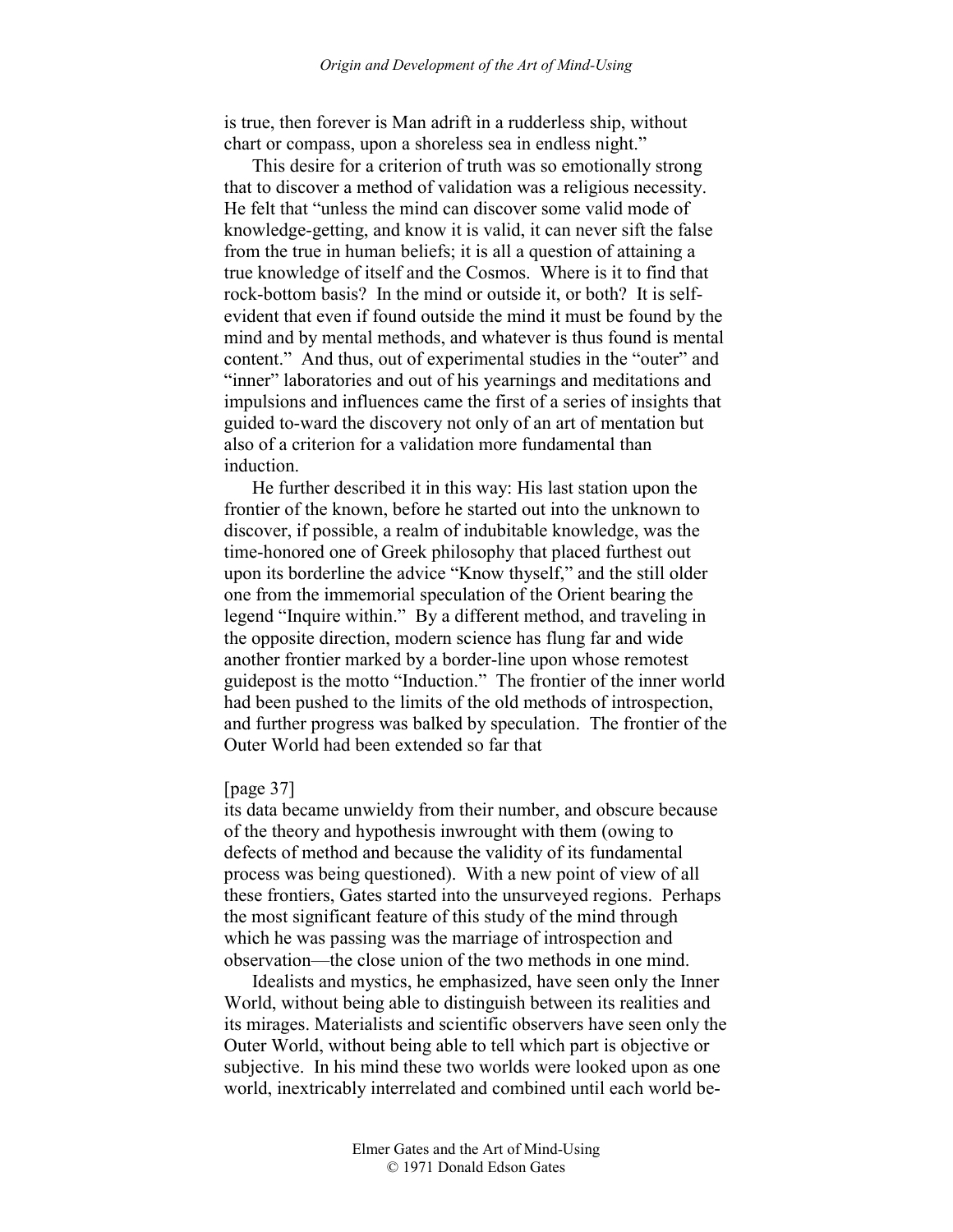held its face in the mirror of the other. Outward things, such as trees and mountains and stars, were not real things to his mind in any truer sense than were the mental states and processes. The latter seemed more fundamentally real. Others would talk of authorities outside himself, such as books and objective things, or of authority solely inside himself, such as the Light Within and speculative idealism, but both the Inner and Outer worlds seemed to him to be only a portion of the one reality.

This long and constant introspection by what proved to be the beginnings of several new methods revealed a number of new and highly important facts regarding mind and the nature of knowledge. These discoveries placed the whole subject of scientific method before him in a new light, directed him into a method of regulating mental functions that was productive of more than the usual discoveries, and gave a rigid and critical conception of the nature of knowledge. This incidentally did not ensure respect for "authorities" but gave increased confidence in an improved inductive method that he was beginning to discover.

It became increasingly evident, however, that the improved method was still inductive, that the truth was only relatively true,

## [page 38]

and that the proved datum contained no factor of absolute validity. He was therefore still not sure of the sanity and normality and validity of the mental processes by which facts are determined. An experiment does indeed seem to give facts, and he found it difficult to doubt them, until it occurred that this seeming certainty might, for aught he could then prove, be only the "seeming" of a pathological process of a deluded mind. Obviously if mind in living things were a diseased or abnormal manifestation like cancer, then falsehoods and illusions might be true to such a mind. The "facts" of observation and experiment, such as he had been laboriously verifying, could be considered facts only if the mind were reliable and its testimony valid, and the Cosmos rational.

Here was his dilemma: "If the mind as it evolves or manifests on earth is fundamentally biased or diseased how can it be of use to prove anything? And what would it matter anyway? How can certainty arise out of it? How can even one simple fact be proved beyond doubt? Yet some one fact MUST be found as a standard, a criterion, a test by which to judge other alleged facts if we are to validate anything; if we are to find a method of complete validation we must first find an absolutely known CRITERION! If even one such fact could be ascertained then we would have one specimen of truth—one datum, with which if other alleged facts were not congruous, we would know them to be falsehoods."